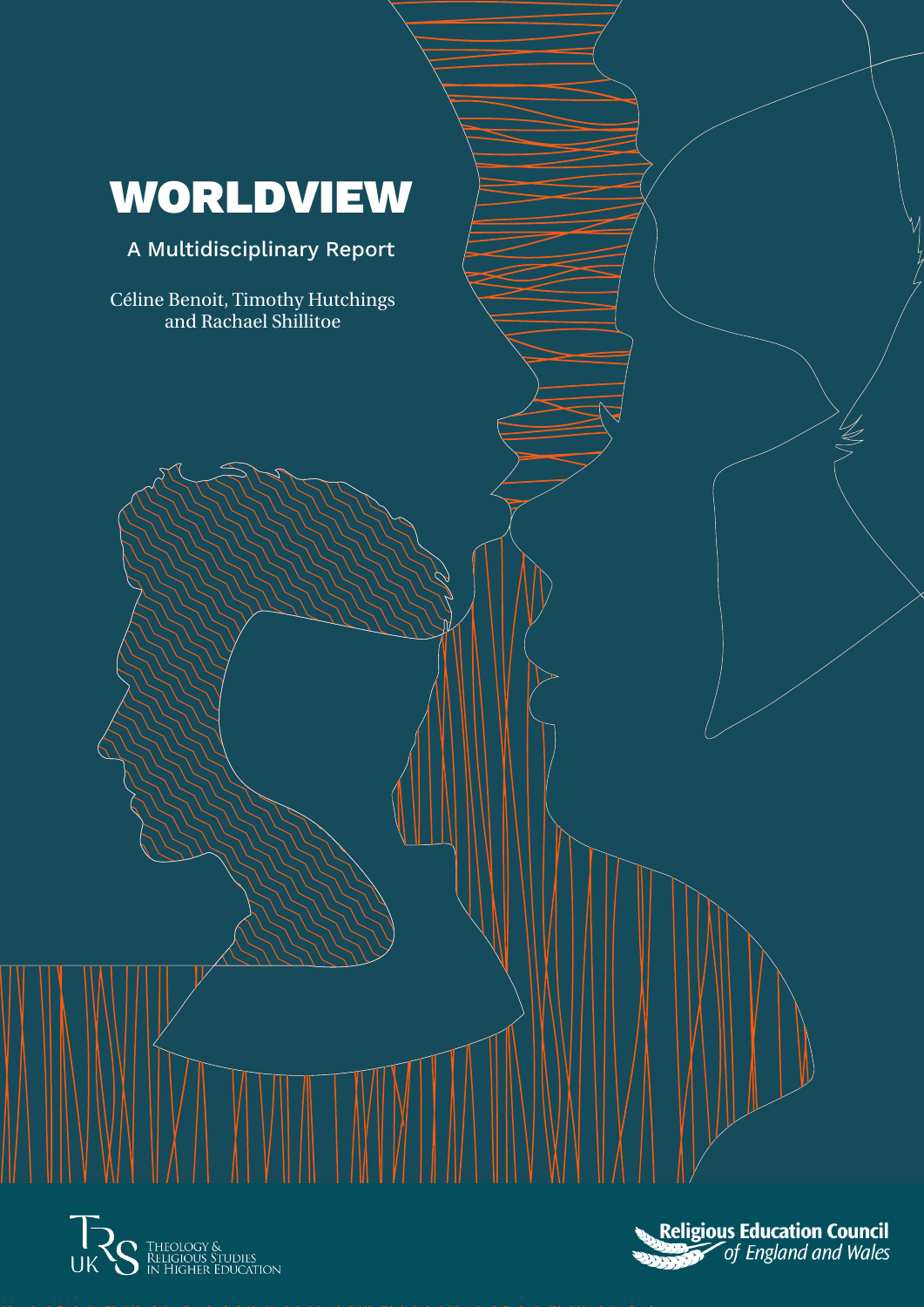### **FOREWORD**

Worldview is currently a topic of great interest in Religious Education (RE). This multidisciplinary literature review was commissioned by the RE Council of England and Wales (REC) working in partnership with TRS-UK. in order to provide clarity as to the historical and contemporary use of the term in a number of academic disciplines. It forms one element of a larger project that will provide a range of resources to support the use of the idea in school RE.

The REC and TRS-UK are very grateful to the three academics who compiled this independent literature review. It was a challenging project in its own right, but then undertaken just as the coronavirus pandemic took the world into lockdown. This document is a tribute to their professionalism and resilience. The literature review represents the authors' findings and academic conclusions having undertaken an extensive search. It is offered as a resource to support further thinking on this important topic.

The document is open access and free to download from the RE Council website (www.religiouseducationcouncil.org). We provide it in the hope that it will be of great use to academics, RE teachers and other RE professionals as we all seek to provide our pupils and students with high quality RE.

#### **Professor Trevor Cooling**

Chair, Religious Education Council of England and Wales

### **ACKNOWLEDGEMENTS**

The project and this publication were made possible through the support of grants from Templeton World Charity Foundation, Inc and from the Culham St. Gabriel's Trust. The opinions expressed in this publication are those of the author(s) and do not necessarily reflect the views of Templeton World Charity Foundation, Inc nor of the Culham St. Gabriel's Trust.

**© 2020 Religious Education Council of England and Wales**

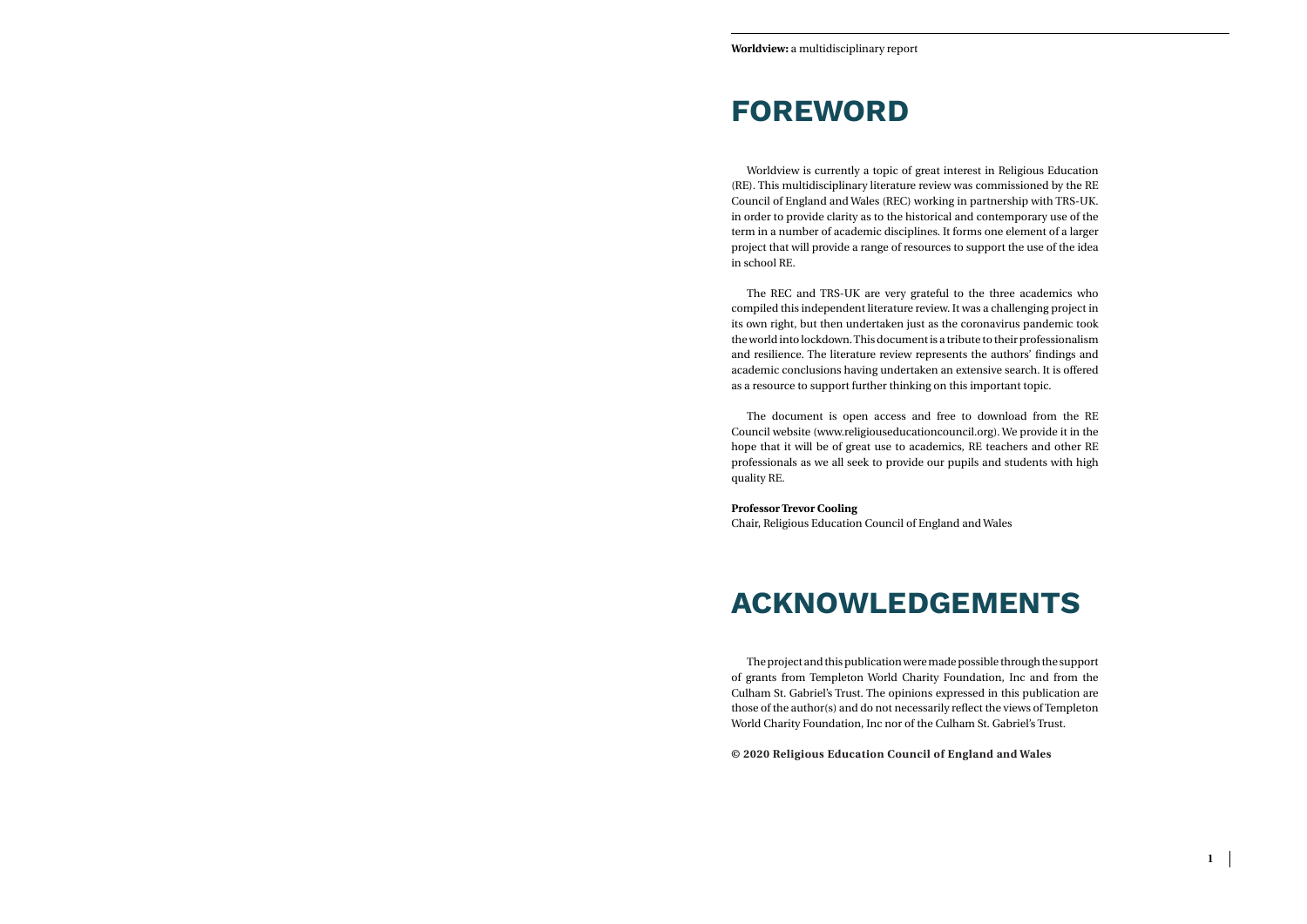| gions Paradigm  | 7  |
|-----------------|----|
| iplines         | 9  |
|                 | 9  |
|                 | 11 |
|                 | 13 |
|                 | 16 |
| studies         | 18 |
|                 | 21 |
|                 |    |
|                 | 22 |
| on: Background  | 22 |
| ive to religion | 24 |
| ζ               | 25 |
| view            | 28 |
|                 |    |
|                 | 30 |
|                 | 32 |

### **LIST OF ABBREVIATIONS**

### **CONTENTS**

|                                                      |                                                         |    |                                                       | <b>Introduction</b>                                   | $\boldsymbol{4}$ |
|------------------------------------------------------|---------------------------------------------------------|----|-------------------------------------------------------|-------------------------------------------------------|------------------|
| <b>AAR</b>                                           | American Academy of Religion                            |    |                                                       |                                                       |                  |
| <b>CoRE</b>                                          | <b>Commission for Religious Education</b>               | 2. |                                                       | Religion, Religions and the World Religions Paradigm  |                  |
| <b>ERA</b>                                           | <b>Education Reform Act</b>                             | 3. |                                                       | The Concept of Worldview across Disciplines           | 9                |
| <b>NATRE</b>                                         | National Association of Teachers of Religious Education |    |                                                       | Philosophy<br>3.1                                     | 9                |
|                                                      |                                                         |    |                                                       | 3.2<br>Anthropology                                   | 11               |
| <b>QCA</b>                                           | Qualifications and Curriculum Authority                 |    |                                                       | 3.3<br>Sociology                                      | 13               |
| <b>RE</b><br>Religious Education                     |                                                         |    | <b>Religious Studies</b><br>3.4                       | 16                                                    |                  |
|                                                      |                                                         |    | <b>Christian Theology and Biblical Studies</b><br>3.5 | 18                                                    |                  |
| <b>REC</b>                                           | The Religious Education Council of England and Wales    |    |                                                       | <b>Worldview in Other Disciplines</b><br>3.6          | 21               |
| R&W                                                  | Religion and Worldviews                                 | 4. |                                                       | <b>Religious Education</b>                            |                  |
| Study of religion(s) and worldview(s)<br><b>SORW</b> |                                                         |    |                                                       | Worldview in Religious Education: Background<br>4.1   | 22               |
|                                                      |                                                         |    |                                                       | 4.2<br>Worldview as a secular alternative to religion | 24               |
| <b>TRS-UK</b>                                        | Theology and Religious Studies UK                       |    |                                                       | 4.3<br>Worldview as all-encompassing                  | 25               |
| <b>WP36</b>                                          | School Councils Working Paper 36                        |    |                                                       | <b>Institutional vs. Personal Worldview</b><br>4.4    | 28               |
| <b>WRP</b>                                           | World Religions Paradigm                                | 5. |                                                       | <b>Conclusions</b>                                    | 30               |
|                                                      |                                                         |    | <b>Bibliography</b>                                   |                                                       | 32               |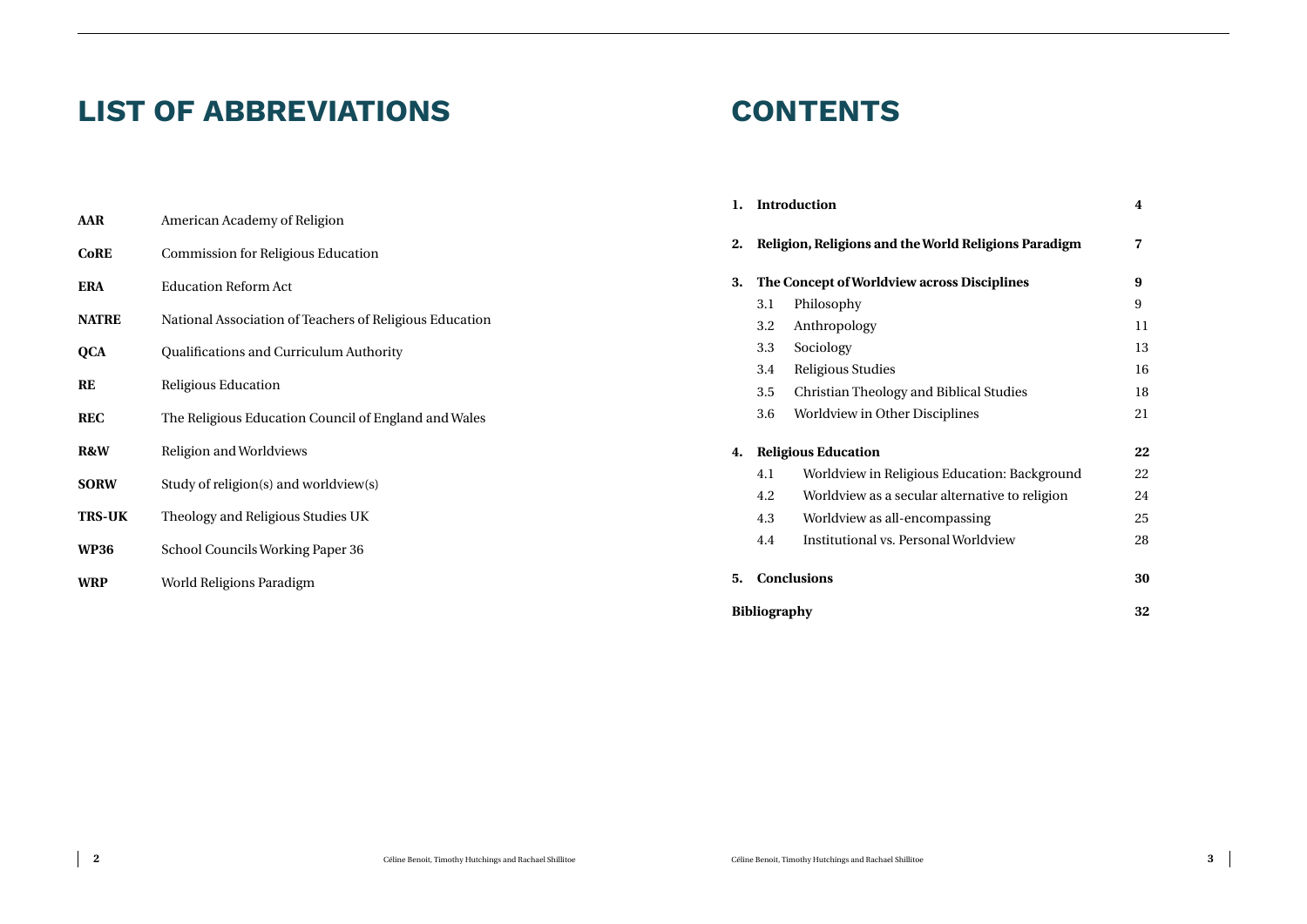Céline Benoit, Tim Hutchings and Rachael Shillitoe submitted their proposal as a review team and were selected by the RE Council after an application and interview process. They were chosen due to their expertise and experience in the study of religion and non-religion in education and contemporary society, as well as the range of disciplinary backgrounds they covered.

The review team were tasked with writing their report across March and April 2020, with the aim of disseminating this to an academic advisory group consisting of thirteen leading academics. The group held a series of five consultation events in June 2020, and invited the authors of this report to attend on one occasion in order to provide feedback on the present document. The review team was also supported by Rudi Eliott Lockhart from the RE Council, and received helpful guidance and feedback from a steering group consisting of Professors Trevor Cooling, Denise Cush, and Stephen Pattison. Throughout March and April 2020, drafts were regularly submitted to the steering group who provided literature suggestions and identified areas for improvement. Ultimately, it was the responsibility of the review team to gather relevant sources, synthesise and summarise the literature, and decide upon on the content, areas of focus and overall structure of the review. The report produced remains independent and was solely written by the review team members.

The scope of the literature review was focused on exploring the concept of "worldview" across a variety of academic disciplines and, where possible, exploring alternative concepts related to "worldview", while keeping to the word limit and timescales set out by the RE Council<sup>2</sup>. This report does not provide an exhaustive discussion of "worldview", but rather a concise, yet detailed, overview of how the concept

has been understood in the core disciplines most relevant for RE and most applicable to the discussions and debates that will ensue. The purpose of this report is not to ascertain what should be considered a "worldview" or how RE should be taught. Accordingly, it is recommended that readers, whether that be academics, teachers or policy-makers, contribute to this discussion by highlighting any further areas of work or literature that would prove fruitful to enhancing conversations about the future of RE and the place and role of "worldview" within those conversations.

The concept of "worldview" has been used extensively in many disciplines of academic research, from the 18th century to the present day. In this report, we focus on Philosophy, Anthropology, Sociology, Religious Studies, Christian Theology and Biblical Studies, and Religious Education. These disciplines have been selected as having the greatest engagement with the concept of "worldview" and the greatest relevance to contemporary RE. Other disciplines, such as Linguistics, Psychology or Politics, also employ the term "worldview", but could not be addressed thoroughly within the scope of this brief report. Some introductory comments on the use of "worldview" in these disciplines are nonetheless included in section 3.6, in order to invite readers to consider engaging with other usages of the term.

The review team also invite readers to enhance and enrich the discussion of "worldview" in RE by drawing attention to parallel and complementary concepts and critical discussions of "worldview" thinking that have developed outside the Western academic and Christian theological traditions. The review team stress the fact that the lack of representation of non-Western scholars within the literature cited in this report is a key limitation. This reflects wider issues, as policies

## <span id="page-3-0"></span>**1. INTRODUCTION**

In 2018, after a two-year enquiry, the Commission for Religious Education (CoRE) published its final report, *Religion and Worldviews: The way forward.* The report argues that Religious Education (RE), as well as the structures and systems that support the subject, have not kept pace with recent educational changes, such as academisation and a move towards a school-led system, or with societal and demographic changes. The CoRE report therefore suggests a new vision for the subject in order to reflect children's lived experience of religious and non-religious perspectives.

This new vision for RE proposes three learning aims: 'understanding the human quest for meaning, being prepared for life in a diverse world and having space to reflect on one's own worldview' (CoRE, 2018: 73). Similarly, the report of the Commission on Religion and Belief in British Public Life, *Living with Difference: Community, Diversity and the Common Good,* also recommends that the teaching of religion and belief in schools should reflect a variety of religious and non-religious "worldviews" (The Woolf Institute, 2015). To reflect the new vision, one of the recommendations made in the CoRE report is to rename the subject *Religion and Worldviews (R&W)*<sup>1</sup> *.*

The proposal to teach "worldviews" has led to robust discussions in the RE domain and beyond (Everington, 2019; Jackson, 2014; van der Kooij et al., 2013). The CoRE report defines "worldview" as:

[A] person's way of understanding, experiencing and responding to the world. It can be described as a philosophy of life or an approach to life. This includes how a person understands the nature of reality and their own place in the world. A person's worldview is likely to influence and be influenced by their beliefs, values, behaviours, experiences, identities and commitments (CoRE, 2018: 4).

The Commission on RE also acknowledges that "worldviews" can be more or less formalised, and that there may be a difference between the "worldview" held by an institution and the "worldview" internalised by an individual.

In response to this report, in February 2020 the Religious Education Council for England and Wales (which established the Commission on RE) commissioned an independent team of researchers to undertake a literature review on work engaging with the concept of "worldview". The purpose was to summarise scholarly usages of the term "worldview" across different disciplines, and to present these findings in a short document. The aim of this literature review would be to offer scholars, policy-makers, and teachers the opportunity to understand how "worldview" has been constructed in academic disciplines that have traditionally informed RE. An open call for applicants was circulated, calling for researchers with an interest in RE.

<sup>2</sup> The team were offered the work on 18/02/2020. The brief given to the authors required the report to be approximately 10,000 words to submitted by 01/05/2020. Excluding front page, contents, abbreviations, acknowledgements and bibliography and including footnotes, this report is 14,084 words.

<sup>1</sup> Note: Renaming the subject R&W is one of eleven recommendations made in the CoRE report (2018).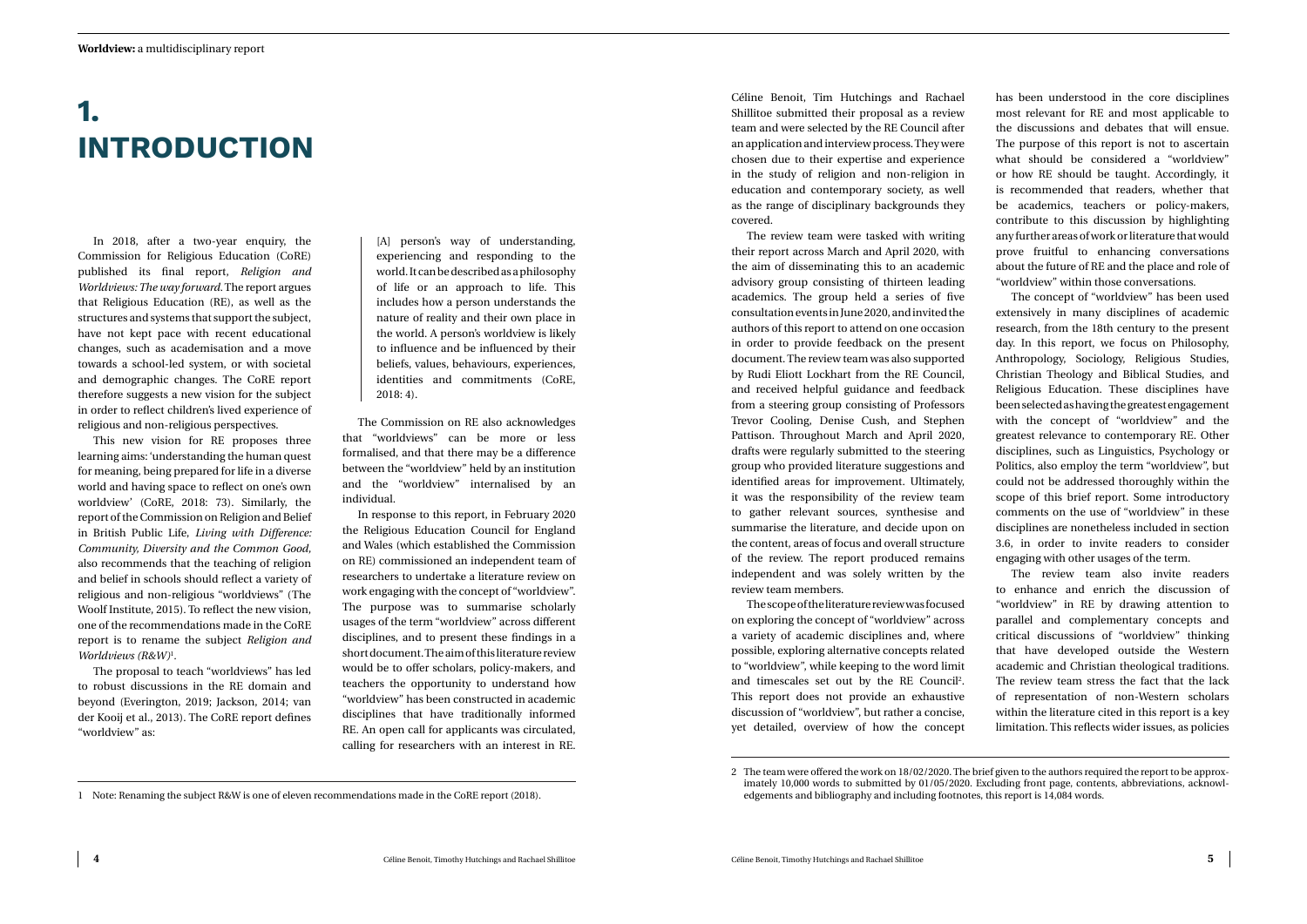## **2. RELIGION, RELIGIONS AND THE WORLD RELIGIONS PARADIGM**

Before turning to discuss the concept of worldview, we must briefly acknowledge the challenge already posed for RE by the concept of "religion", which can itself be problematic. The concept of "religion" is notoriously difficult to define, and is 'grounded in ethnocentric assumptions that reflect the long hegemony of Christian theology' (Hanegraaf, 2015: 102). To be classified as a religion by Western societies, a tradition has needed to share a number of aspects with Christianity, including scriptures, a churchlike organisational structure with a priesthood, a belief in a single divine power, and a doctrinal system (Smith, 1964; Dubuisson, 2003). As Dubuisson states, '[t]he West not only conceived of the idea of religion, it has constrained other cultures to speak of their own religions by inventing them for them' (2003: 93).

This ethnocentric, Christianity-centred approach is the foundation of the World Religions Paradigm (WRP), which has been influential in the teaching of RE (Cush, 2020). Wilfred Cantwell Smith (1964) was the first contemporary critic of this model, arguing that the WRP ignores the complexities and the diversity within traditions, as well as the permeability of their boundaries. By focusing on lists of beliefs, the WRP ignores how religion is actually lived, as a fluid, ever-changing phenomenon. The WRP still shapes and determines how Western people think about religion(s) today, and still largely informs RE

pedagogies.

The WRP also contributes to a hierarchical ordering of religions, based on Protestant Christianity (Masuzawa, 2005). For example, certain traditions are labelled as "cults", "primal", "primitive", or "pagan", and are not recognised as legitimate forms of religion (Cotter and Robertson, 2016). As a result, movements such as New Age, new religious movements (NRMs), or Scientology often therefore do not figure in RE syllabuses. As J.Z. Smith has argued, the WRP is therefore both a reflection and an instrument of Western power and politics:

> [A] world religion is simply a religion like ours, and that is, above all, a tradition that has achieved sufficient power and numbers to enter our history to form it, interact with it, or thwart it. We recognise both the unity within and the diversity among the world religions because they correspond to important geopolitical entries with which we must deal. All 'primitives', by way of contrast, may be lumped together, as may the 'minor religions', because they do not confront our history in any direct fashion. From the point of view of power, they are invisible (J.Z. Smith, 1998: 280).

Despite these criticisms, we must acknowledge that "religion" does exist 'out

<span id="page-4-0"></span>and/or pedagogies in RE in England and Wales have been dominated by Western-centric voices.

While this report focuses on "worldview", as this is the term used in the CoRE report (2018) and in the RE domain at large (van der Kooij et al., 2013), it is useful to note that there are other terms that are being used and proposed in debates around RE. Such terms include (nonreligious) convictions (Council of Europe, 2008; Jackson, 2014); beliefs (Equality Act, 2010); belief system (Ofsted, 2010: 44); beliefs and values; ethics; forms of life and outlook (Gearon, 2017: 363); outlook on life (Skolverket, 2018: 218); stances for living (Birmingham City Council, 1975); life stance; ways of life; philosophy of life (van der Kooij et al., 2013; Watson, 2008). When these terms have been used as synonyms to "worldview" in academic literature, these have been included in the present report. It must be noted, however, that these are rarely used interchangeably with "worldview", and that some scholars who use alternative terminology argue against the use of the word "worldview". Other related concepts, that are not necessarily proposed as alternatives but may also be of interest to

readers, include fiduciary framework (Polyani, 1962); habitus (Bourdieu, 1977); plausibility structure (Berger, 1992); ideology (Fairclough 2012); social imaginary (Taylor, 2004); and existential culture (Lee, 2015). Some of these are discussed in more detail in section 3.

One of the fundamental principles of the concept of "worldview", across disciplines, is that more than one view of the world is possible. Students of "worldviews" learn to appreciate that inhabitants of historically and culturally distant traditions understand, interpret, experience and respond to the world in ways different from their own. The word "worldview" is therefore frequently pluralised. For the purpose of this report, we will use "worldview" in the singular when considering the concept itself, and in the plural ("worldviews") when referring to the different views held by different people and groups. This singular vs plural debate parallels a similar discussion over whether 'religion' should be used in the singular or in the plural<sup>3</sup>. While we acknowledge the constructedness of the term "worldview" and its contested nature, from now on, we will use the term without any quotation marks for stylistic reasons.

<sup>3</sup> In 2019, the Welsh Government announced that it was considering renaming RE 'Religions and Worldviews' – therefore pluralising 'religion' and not following the CoRE report's recommendation of using 'religion' in the singular (CoRE, 2018). Although responses to the proposal were mostly supportive, many warned against pluralising 'religion', as it implies discrete entities to be studied in silos, rather than a conceptual category with which to engage critically (NATRE, 2019. REC, 2019; TRS-UK, 2019).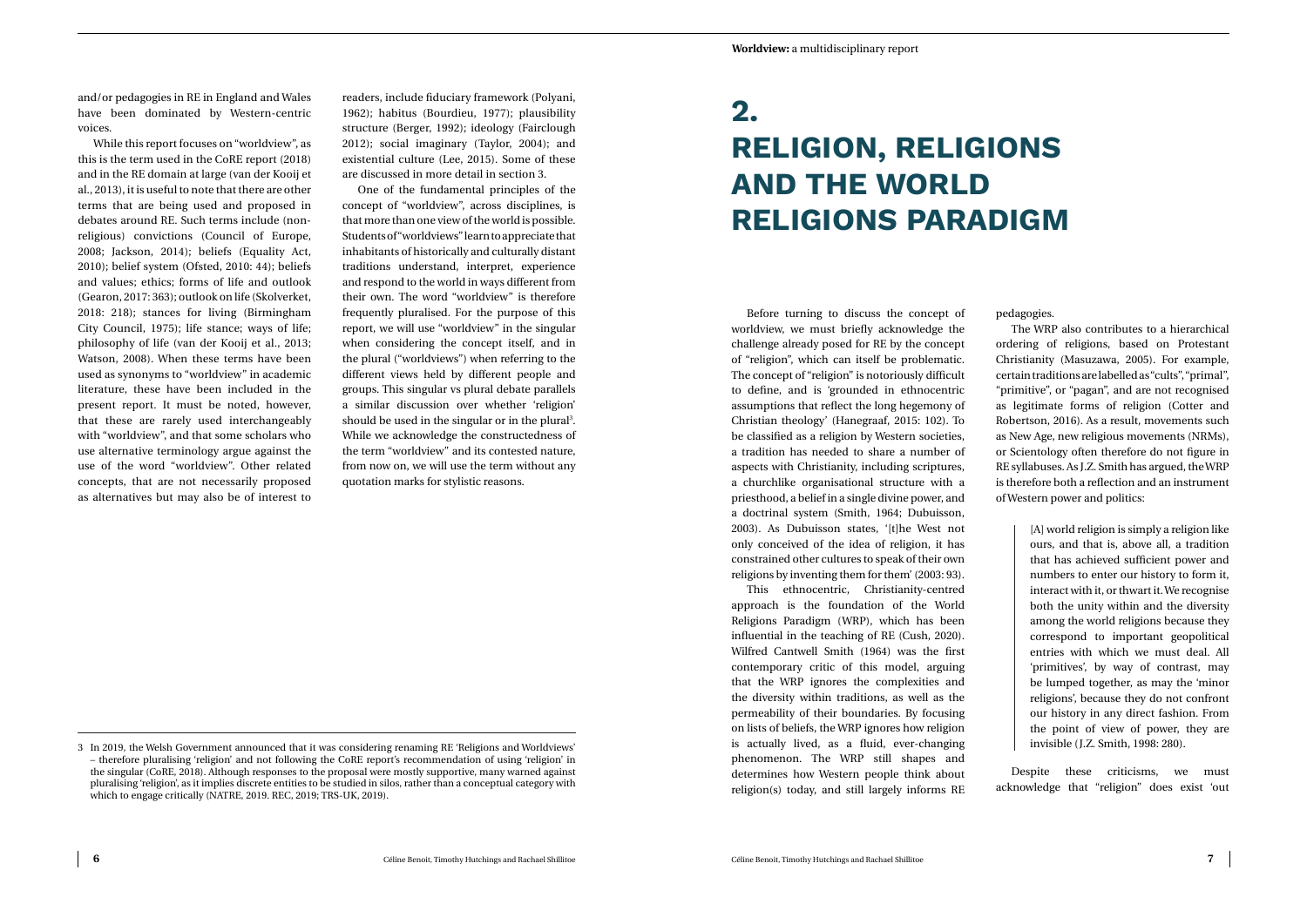### **3. THE CONCEPT OF WORLDVIEW ACROSS DISCIPLINES**

#### **3.1 PHILOSOPHY**

The concept of "worldview" or *Weltanschauung* appears first in one passage of Kant's *Critique of Judgement* in 1790 (2000, 1.2.26), and flourished particularly in Germanlanguage philosophy in the following centuries. For Hegel (1975 [1835], 1.517), a worldview is the shared perception of a nation at a particular point in time, and is revealed particularly by the artist: 'ways of viewing the world are woven into art and revealed by it' (Naugle, 2002: 72). For Nietzsche (2008 [1885]), the death of God and any transcendent truth or reality revealed that all human societies were engaged in building their own artificial worldviews, constantly changing to try to make sense of the chaos of history and nature.

The connection forged by Hegel between philosophy and art was shared by Dilthey (2019 [1911]), who used the term *Weltanschauung* in a particularly influential way to contribute to 19th and 20th-century German debates about the nature and task of philosophy in response to the rise of modern scientific methods and disciplines. For Dilthey, philosophy stood alone as an attempt to understand the world as a whole, in contrast to the new sciences, each of which analysed just one part of the world in one particular way. Dilthey argued that each philosopher tries to achieve a conceptual expression of something that



precedes all attempts to think about it: their own 'comprehensive view of the world, of its meaning and purpose' (Staiti, 2013: 797). This goal is shared by philosophy, art and religion, three different attempts to express a *Weltanschauung*. The distinctive task of the philosopher is to identify and categorise different types of worldview, recognising that their own worldview is not truth itself.

According to Dilthey, 'theoreticallyoriented man' chooses to focus on reason alone, pursuing science at the expense of a more holistic understanding of the world, and cannot be a philosopher (Staiti, 2013: 797). For Dilthey, philosophy is possible only for 'man as a whole' (*ibid.*: 797), a person who is willing to be their whole self, aware of living their life at a particular moment in history, paying attention to their emotions and desires. Dilthey's ideas were hugely influential, but were opposed by a rival school of German philosophy led by Heinrich Rickert (*ibid.*: 800), who argued that scientific philosophy (*Wissenschaft*) could achieve greater insight into the nature of the world value despite its incompleteness.

Dilthey's emphasis on understanding (rather than scientific explanation) as the key task of the humanities was central to the field of hermeneutics, the study of interpretation. Philosophical hermeneutics developed further in the 20th century into a study of human

<span id="page-5-0"></span>there', outside the classroom (Schilbrack, 2010: 1112). Many people across the world have assimilated the WRP, which remains a major system of classification. Avoiding it, or the concept of "religion" itself, is not the answer because this would fail to recognise how real people actually construct their world.

The purpose of this brief section has not been to reject the word "religion", but to preface our discussion of worldview by reminding the reader that the concept of "religion" is at least equally contested and problematic. Scholars, policy-makers and teachers must bear this in mind when discussing worldview in RE, in order to critically reflect on questions pertaining to epistemology. Codifying worldview along the same normative discourses as "religion" risks anchoring worldview in similar colonial, Western, Christianised constructions (see section 4).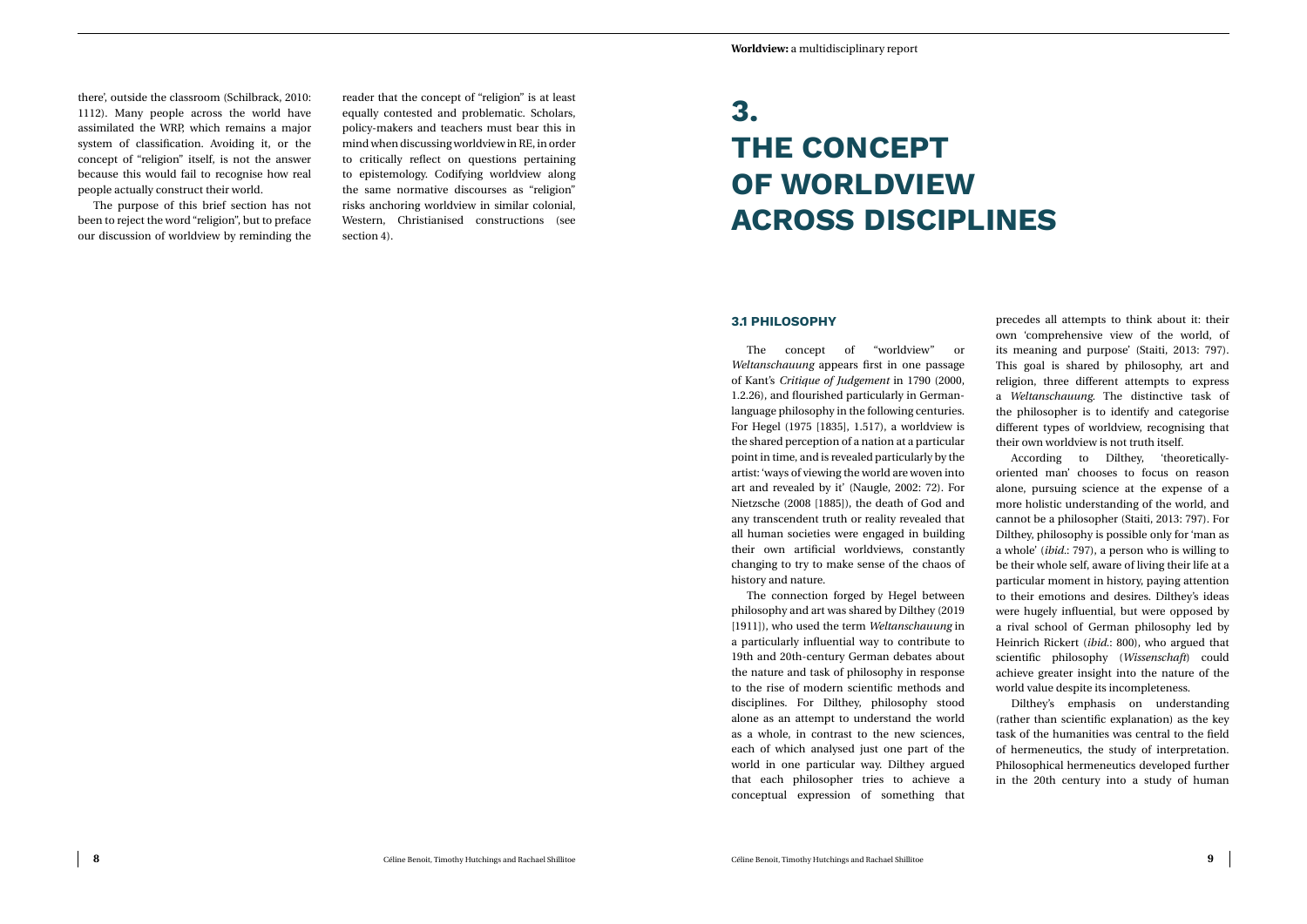that cannot be proven empirically:

We must now recognise belief once more as the source of all knowledge. Tacit assent and intellectual passions, the sharing of an idiom and or a cultural heritage, affiliation to a like-minded community: such are the impulses that shape our vision of the nature of things on which we rely for our mastery of things. No intelligence, however critical or original, can operate outside such a fiduciary framework (Polanyi, 1962: 266).

For theologians and philosophers of religion, this approach proved enticing. Dulles observed that 'If this thesis is true, theology, as the work of faith seeking understanding, is not an anomaly among the cognitive disciplines. Religious ideas are acquired, developed, tested, and reformed by methods at least analogous to those pursued in the natural and social sciences' (Dulles, 1984: 537).

Instead of accepting the notion (fundamental to the scientific worldview) that science advances through steady progress towards perfect knowledge, Kuhn analysed scientific thinking as a coherent system of meaning, which resists change even in the face of contradictory evidence until it is forced to undergo dramatic and sudden change – a 'paradigm shift' (Kuhn, 1996: 2000). A paradigm shift is 'a "revolution" that adjusts beliefs so as to incorporate the new evidence in a way that allows the overall set of adjusted beliefs to come back into coherence as a whole' (Rousseau and Billingham, 2018: 12). Kuhn's paradigms are more limited in scope than worldviews, but his argument is relevant to understanding how individuals find and maintain coherence in religious and non-religious worldviews, where scholars have also found that the emergence of new evidence can lead either to change or to resistance.

The concept of worldview or *Weltanschauung*

uses the metaphor of sight, in keeping with the eye-centric Western tradition of epistemology. Philosophers from non-Western and postcolonial traditions have challenged the implications of this choice of metaphor, which situates the knower/viewer at a distance from the world, monitoring it with an objective gaze. Argentinian philosopher Mignolo (2012: xi) proposes replacing worldview with "worldsense" or "cosmo-sense", to better capture the multiple ways in which we sense the world instead of merely viewing it. Carribean philosopher Glissant extended and challenged the metaphor of knowledge-by-sight to propose a 'right to opacity for everyone' (1997: 194), in resistance to the Western project of understanding all people and ideas (*ibid.*: 190). For Glissant, the world can only be understood poetically, in three different ways: the wholeworld, which is both the world itself and our vision of it (*ibid.*: 91); the echo-world, the connections and feedback between things which help to illuminate the world (*ibid.*: 93); and the chaos-world, obscure, unpredictable and infinite (*ibid.*: 94).

This brief outline presents some key questions for RE teachers and researchers interested in worldviews. For example, how can the worldview of a culture be recognised, understood and shared with others? How can pupils inhabiting one worldview interpret a text written in another? How does our own worldview shape and give foundation to what we taken as certain knowledge?

#### **3.2 ANTHROPOLOGY**

With anthropology exploring the nexus of society, culture, families, kinship and belonging, it is a relevant discipline to consider when examining the concept of worldview. Religion has always been a central and important focus in anthropology with anthropologists' key questions circulating around issues of diversity, symbols, meaning, morality, power and coherence to name but a few. One of the

<span id="page-6-0"></span>existence and the self, informed by the work of Heidegger, Gadamer and Ricoeur. A key principle of hermeneutics is the "hermeneutic circle" (Schleiermacher 1977 [1805]): the whole (of a text, a person or a worldview) can be understood only through analysis of its parts, but each part can be understood only through what we know of the whole. Gadamer (1992 [1960]) developed a dynamic understanding of interpretation as a dialogue between the reader and the text, which is playful, transformative and open to new discoveries, and this approach has become highly influential in RE (Aldridge, 2011; Lewin, 2017; Aldridge, 2018). These circular and dialogical approaches may be helpful to understanding the relationship between (and the study of) "personal" and "institutional" worldviews, the two categories identified in the CoRE report *Religion and Worldviews* (CoRE, 2018).

Worldview and related concepts also proved valuable to existential philosophers. Kierkegaard emphasised the importance of achieving the "life-view", the individual's self-understanding and reflection on his or her own existence, which stood in contrast to the abstract reasoning of philosophy and the dehumanising ideas of mass society. Summarising Kierkegaard, McCarthy argues that 'each man must answer for himself about the meaning of life, and thus he cannot take his cue from the spirit of the age which will all too readily answer on his behalf' (McCarthy, 1978: 136).

Heidegger argued that philosophy should investigate life or being itself (the science of phenomenology), in opposition to the philosophy of the worldview. For Heidegger, a worldview includes 'a view of life', an interpretation of human purpose and of history (Heidegger 1982 [1927]: 5). A worldview is not just theoretical knowledge but promises 'wisdom of the world' (*ibid.*: 4), a set of firm convictions giving practical guidance for how life is to be lived and interpreted. Heidegger argued that a worldview is always reductionist

and limiting, describing it in an early lecture as only 'an objectification and immobilizing of life at a certain point in the life of a culture' (Kisiel, 1993: 17).

Heidegger used the term "world-picture" to refer to the idea that the entirety of the world, including its history and purpose, can be understood by human minds as a coherent system. He argued that there could have been no ancient or medieval world-picture, because 'the fact that the world becomes picture at all is what distinguishes the essence of the modern age' (Heidegger, 1977 [1938]: 130). This transformation of the world into a single comprehensible picture was driven by modern science and technology, in order to reduce the whole natural world into a set of resources for humans to exploit (Heidegger, 1977 [1954]). This scientific, modern worldview is dangerously inadequate, and fails to grasp reality as we really experience it. Instead, Heidegger argued the modern world-picture falsely presents itself as the only truth, as uniquely certain, disguising its presuppositions and suppressing alternative understandings of reality as "primitive" and "superstitious".

The debate between worldview-based and scientific understandings of philosophy continued into the 20th century. Wittgenstein (1969) argued against scientism that our knowledge relies on a *Weltbild* (or worldpicture), which is built of 'all the things we take for granted' (Christensen, 2011: 141), including basic ethical convictions. These propositions operate like mythology, held to be utterly certain even if they are not subject to empirical testing. The *Weltbild*, which can never be rationally justified in any non-circular way, is the background against which we can judge the truth and falsity of ordinary statements (Coliva, 2017: 50).

Polanyi's "fiduciary framework" also shares similar concerns to the concept of worldview, and has been influential for scholars of theology and religion. For Polanyi, all knowledge, even scientific knowledge, rests ultimately on beliefs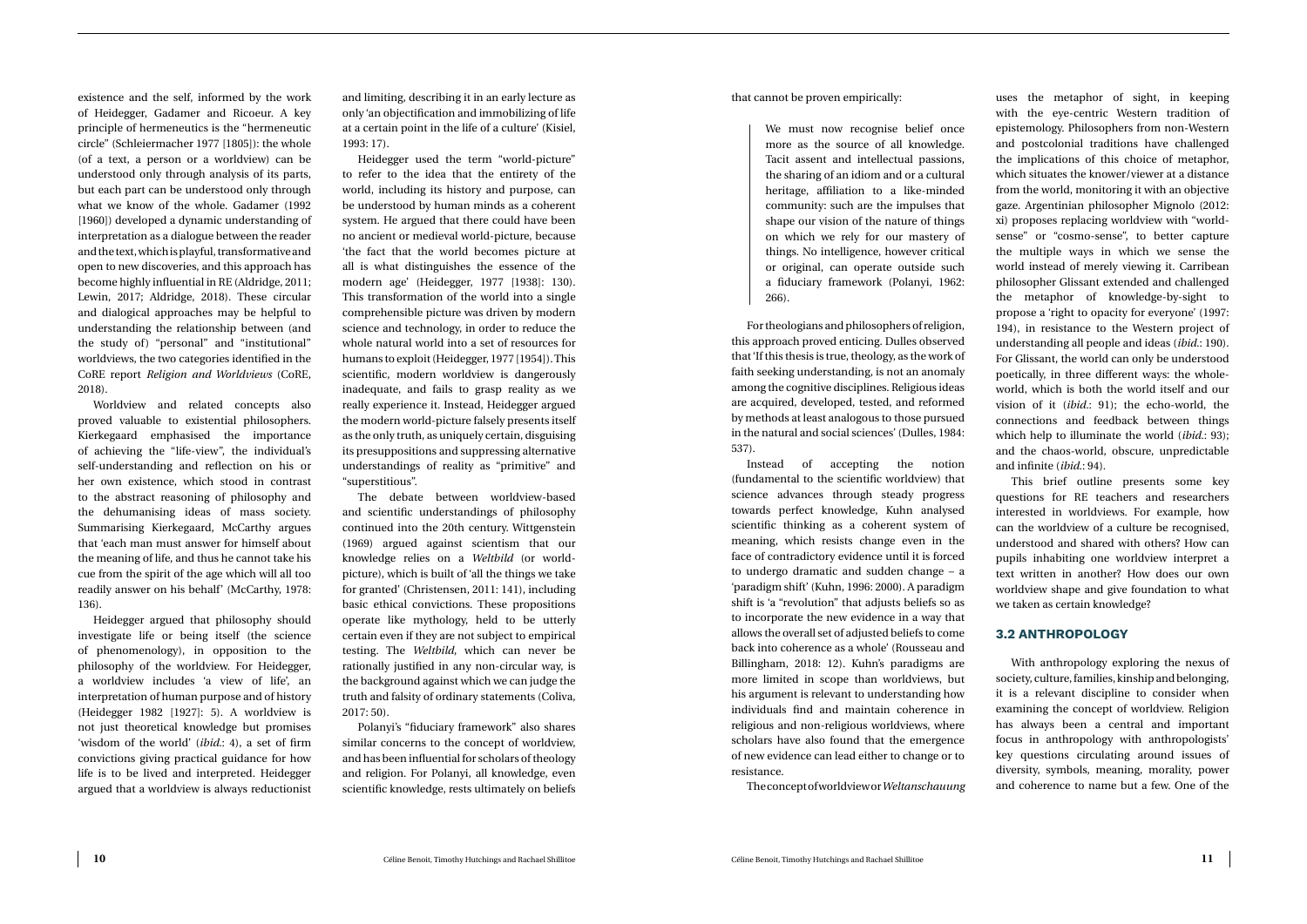[T]he ethos is made intellectually reasonable by being shown to represent a way of life implied by the actual state of affairs which the world-view describes, and the world-view is made emotionally acceptable by being presented as an image of an actual state of affairs of which such a way of life is an authentic expression (*ibid.*: 422).

Ethos is, therefore, the values an individual or group holds and the worldview is the way things are, the natural order of things. In terms of separating worldview and ethos, Geertz argues that there is a tendency within scholarship to merge the two and claims that doing so is 'empirically coercive' and philosophically unjustified (*ibid.*: 422).

Geertz's somewhat dichotomous and cognitive approach to worldview has drawn criticism due to the way this understanding of belief neglects the lived and embodied experiences. Asad criticises this and views Geertz's treatment of belief as a 'modern, privatised Christian one because and to the extent that it emphasised the priority of belief as a state of mind rather than constituting activity in the world' (Asad,1993: 47). Whereas Bell's (1992) criticism of Geertz focuses on his distinction between ethos and worldview, with beliefs being subsumed within worldview and ritual within ethos and ritual activity being the arena where worldview and ethos are fused together (Hutt, 2009). Bell's criticism of Geertz is as much a methodological one as it is a theoretical one, but highlights the tensions within anthropology in terms of how to manage the relationship between worldview and other related concepts.

Kearney (1975) strongly advocates for the use of worldviews but acknowledges the prevailing inconsistent and varied usage of the concept. Kearney describes how worldview is not an established field of study itself within anthropology or with its own recognised schools, but literature about worldview still

permeates the discipline (Kearney, 1975: 247). Kearney defines worldview as 'culturally organized macro thought: those dynamically inter-related basic assumptions of a people that determine much of their behaviour and decision making, as well as organizing much of their body of symbolic creations' world' (1984: 1). Worldviews in Kearney's approach present the 'basic assumptions and images that provide a more or less coherent, though not necessarily accurate, way of thinking about the world' (*ibid.*: 41). Worldviews are therefore culturally dependent and implicitly interwoven within an individual's everyday life and thinking. The actions and thoughts of individuals are based on, in part, their worldview. In this way, linking back to Redfield, worldviews define the self, it helps individuals to distinguish and define who they are and their relationship to the human and non-human world. Drawing on Kearney's thinking, Cobern argues that worldview 'shapes one's views of the universe one's conception of time and space. It influences one's norms and values' (2000: 8-9).

Anthropology, therefore, raises a number of questions as to how we are to use and understand worldview. The literature shows that worldview is often used as a way to describe particular ways of life, views, traditions and outlooks but that there is often confusion or tension between this and other related concepts such as ethos and values. As highlighted by Geertz and as we shall also observe in the next section, there is also a conflict between the cognitive and intellectual approaches to worldview and those that focus on the lived and embodied realities.

#### **3.3 SOCIOLOGY**

In sociology, again as with anthropology, the concept worldview has a varied and often casual usage. Wallerstein (1974) used the related term "world system" to refer to 'a social unit that includes a complete range of specialised activities in a division of labour' (Fulcher and Scott, 2011: 836). This concept

<span id="page-7-0"></span>greatest challenges for anthropology is the difficulty in both relativizing and scrutinising social phenomena; being able to focus on the smallest of details but then also creating or working with more general categories to allow for comparison across groups and societies (Lambek, 2008). There is a tension in anthropology in regards to both the casual and analytical usage of the term worldview, and as a concept, it is debated within anthropology. Beine (2010) in his research on The American Anthropological Association's use of the concept, found that although there was a calling for the abandonment of the term, worldview as a concept persists in anthropology and found that there is both a casual and analytic usage of the term that permeates anthropological literature. In terms of the more analytic and detailed usage of the concept of worldview in anthropology, the works of Redfield (1952), Geertz (1957) and Kearney (1975; 1984) provide key texts in the definition of worldview and how it has been used within the discipline.

Redfield defines worldview as the 'outlook upon the universe that is characteristic of a people' (1952: 30). Redfield's usage of the concept provides a way of describing a particular way of life and allows for that comparison. This might focus on customs, traditions or the values of a community and their idea of the good life. Worldview, for Redfield, differs from other rubrics such as ethos and values with worldview being 'the picture the members of a society have of the properties and characters upon their stage of action' (*ibid.*: 30). Unlike national character which is about the way your world would look to others on the outside, worldview describes 'the way the world looks to [those] people [within the society] looking out' and the way individuals in a given society see themselves in relation to everything else (Redfield, 1952: 30). When defining worldview, Redfield (*ibid.*) claims certain universals, namely that all worldviews contain spatial and temporal dimensions, that all people are aware of self, that people can distinguish between

different aspects of their own self and that people can separate themselves from other human beings based on these different aspects of the self. Redfield explains:

> [I]n every world view human beings, at least, are seen as grouped in classes or categories, and some of the properties of these categories are universal… While, of course, the particular arrangement of categories, as to kindred, neighbours, nationals, or racial or religious groups, differs very greatly, the existence of some such categories and some of the qualities of attitude and sentiment which place every self in relation to whatever categories exist in his society are among the elements which every world view has in common with every other (*ibid.*: 30-31).

In relation to God(s), Redfield (*ibid.*) contends that something that is common in 'some sense' in all worldviews, is the separation of man, God and nature but notes that the degree to which these separations and classifications occur varies across societies. Redfield observes that it is in 'understanding and defining the ways in which these distinctions are made that we shall come to some ordered comprehension of the range of variety of world views and of the types of world view' (*ibid.*: 31).

Geertz (1957) used the concept worldview and differentiated it from other related terms such as ethos and morality. Geertz considered worldview to denote the cognitive and existential elements of life and in contrast, ethos being the more moral and evaluative dimensions of a society. Ethos, for Geertz, means 'the approved style of life' while worldview is 'the assumed structure of reality' (*ibid.*: 424). Although creating a dichotomy here, Geertz explains that these two elements need and support each other, noting that worldview and ethos cannot exist without the other. Geertz argues that: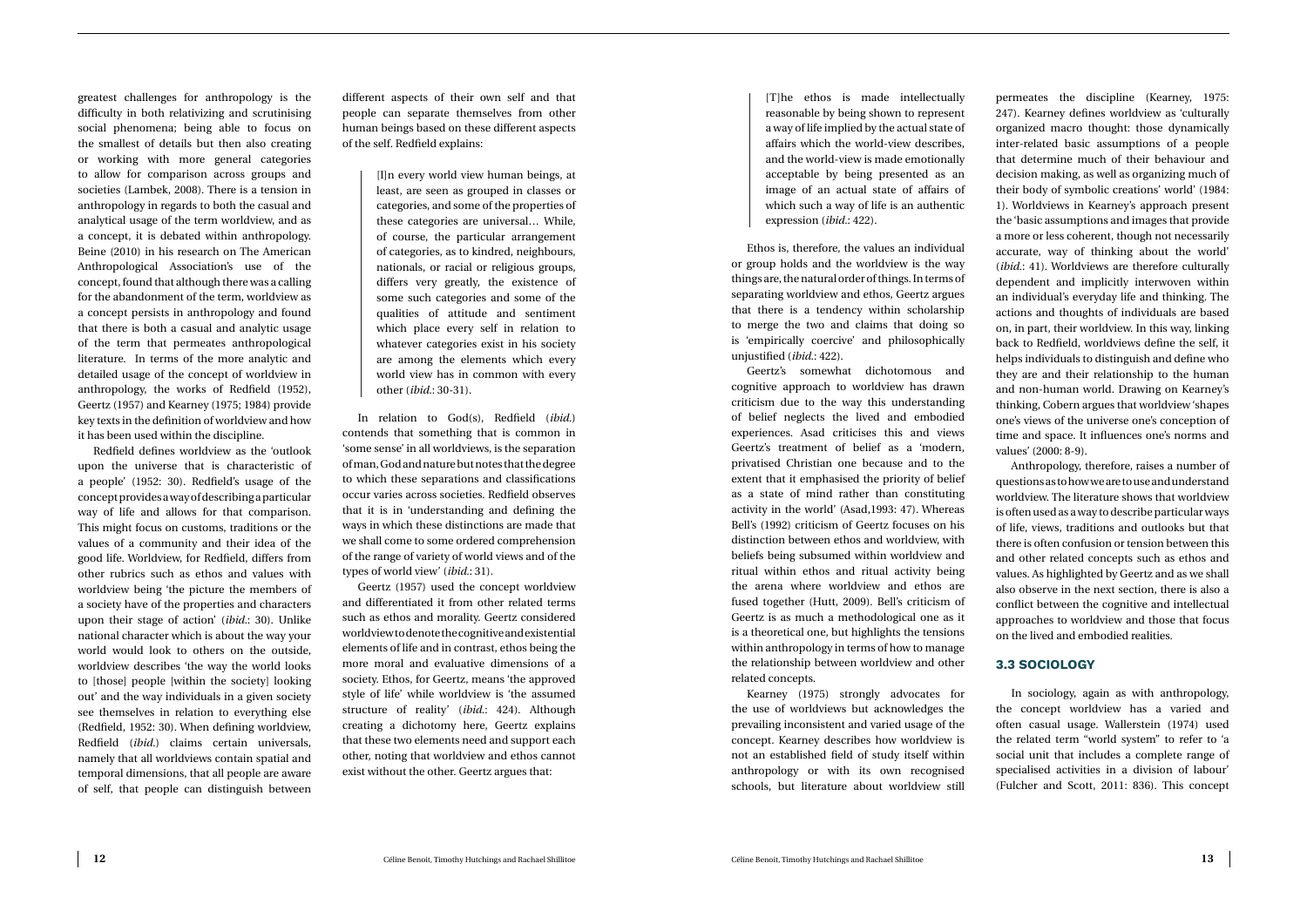sense, the worldview is 'confirmed and made to seem objective by ethos' (Roberts and Yamane, 2015: 95).

Weber also explored worldviews in his work. For Weber (1968), worldviews often suggest a coherent set of values which relate to each other and offer answers to the 'big questions' in society (Kalberg, 2004: 140). Weber also speaks to the variety of worldviews and their historical and cultural differences but noting that simply having a set of values does not in and of itself attain the status of worldview. This is because, for Weber, only having a set of values 'lacks the comprehensiveness to address ultimate questions, and in doing so, to provide direction, organisation and unity to the lives of its adherents' (*ibid.*: 141). This is not to suggest that worldviews, therefore, requires some sort of transcendent or other-worldly quality. Worldviews, for Weber, can be this worldly and be located in the mundane rhythms of everyday life. As Kalberg (2004) explains:

> Intellectual, social and political movements, as well as religions, may offer broad ranging sets of values and an "ordered meaningfulness" …their "correctness" or "superiority" can never be definitively proven; rather, the legitimacy of this meaningful totality is acquired alone on the basis of *belief* in it by adherents (*ibid.*: 141).

Sheikh (2019) discusses the concept of worldview in global studies and social sciences and highlights two trends within the conceptual work of worldview. The first takes worldview within a cognitive framework and is 'primarily interested in how people develop shared worldviews as cognitive structures, which they apply you make sense of and come to terms with the world (Cobern, 1996; Johnson, Hill and Cohen, 2011; Kearney, 1984). The second Sheikh (2019) identifies is an approach that is 'interested in the socio-political consequences of developing and sharing assumptions about

social reality and is often taken on by social constructivists (Johnson et al., 2011; Koltko-Rivera, 2004; Redfield, 1952). This second trend would read more closely with Berger, Luckmann's and Taylor's readings of worldview. Both these trends highlight the emerging dichotomy or tension in the approach to worldview in terms of either cognitive or social constructivist approaches. Sheikh argues that rather than these representing different understandings of worldview, these varying approaches actual reveal differences in 'how worldviews are applied with respect to varying scientific aims' (2019: 160). In terms of the cognitive approach, worldview analysis is focused on the differences in behaviour and attitudes and comes from a natural science perspective. From this perspective, worldviews are 'relevant as a *human ability* to create order, meaning, and value in a chaotic world' (*ibid.*: 160). Social constructivists, on the other hand, approach worldview as 'narratives to explain a person's place in the world, identify adversaries, and link the person to a purpose-worldly or transcendent' (*ibid.*: 160).

Taylor (2004) speaks of the "Social Imaginary" as a way to conceptualise or to think about modernity. Taylor defines the social imaginary as the '*common* understanding that makes possible *common* practices and a widely shared sense of legitimacy' (italics our emphasis) (*ibid.*: 23). Alongside writers such as Appadurai (1997), Taylor also argues for modernity to be understood in terms of the way societies produce multiple modernities rather than one singular modernity. Taylor (2004) speaks of the 'great disembedding' of Western societies and the influence of secularisation, industrialisation and globalisation which impacted the socio-economic, political and religious landscapes of different societies to produce this multitude of modernities. In conversation with Anderson's (1983) "Imagined Communities", Taylor describes how modern societies focus on the individual experience and encounters as oppose to social theories.

is more concerned with globalisation and the sociology of development; however, it did not focus greatly on religion. World system as with other theoretical approaches in the sociology of development often missed the importance of the role of religion and scholars such as Robertson (2001) critiqued sociological thinking on globalisation that did not attend to religion in this way. Mannheim's (1952) conceptualisation of worldview came from reflections on methodology within sociology and how worldviews can be observed and studied by sociologists objectively (Naugle, 2002). For Mannheim, worldview is 'social totality' and the 'primary substance of thought'.

Berger and Luckmann's (1966) focus on the lived experience, and their social constructionist approach diminishes the importance of worldview due to the heavy theoretical and cognitive orientation of the concept. For Berger and Luckmann, the focus on intellectual history should not be the central focus of the sociology of knowledge. Berger and Luckmann do not dispute that such pursuits should add to the sociology of knowledge, but it would be misguided and ill-chosen for 'theoretical thought, 'ideas', *Weltanschauung'* to become the main focus as they 'are not that important in society', and that they are only part of the sum of what passes for knowledge' (Berger and Luckmann, 1966: 26). Everyone in society participates in the social construction of knowledge and reality, rather theorising is only the focus of a small few and, for this reason, it should not become the dominant focus within the sociology of knowledge.

> Only a few are concerned with the theoretical interpretation of the world, but everybody lives in a world of some sort. Not only is the focus on theoretical thought unduly restrictive for the sociology of knowledge, it is also unsatisfactory because even this part of socially available 'knowledge' cannot be fully understood if it is not placed in the

framework of a more general analysis of 'knowledge (*ibid.*: 26-27).

Wuthnow (1976) uses the concept worldview synonymously with belief system. In this work, Wuthnow uses worldview to mean the 'sum total of an individual's beliefs about the world' (Aidala, 1984: 44). In Aidala's review of Wuthnow's contribution, she distinguishes between the existential and normative elements of culture and in doing so, utilises the concept of worldview to refer to the 'conceptions and images' relating to the 'empirical reality', whether this be on a cultural or individual level (1984: 46). According to Roberts and Yamane, worldview is the 'intellectual framework within which one explains the meaning of life' (2015: 94). Drawing on Wuthnow (1981) and differentiating between worldview and myths, Roberts and Yamane (2015) state that myths are stories or beliefs, which, when taken together, act to reinforce and reproduce worldviews.

> Worldview is a more abstract concept than myth; it refers to one's mode of *perceiving* the world and to one's general overview of life. In this sense, a worldview is more than taken for granted and less questioned. Many individuals may not be fully conscious of the alternative types of worldviews, and many never question the fact that their perception is influenced by intellectual constructs (*ibid.*: 94).

Linking to Geertz's conceptualisation of worldview, the authors also discuss how a religious worldview is closely related to group ethos. Geertz distinguished between worldview and ethos and explained that 'A people's ethos is the tone, character, and quality of their life, its moral and aesthetic style and mood; it is the underlying attitude toward themselves and their world' (Geertz, 1957: 421). Ethos is therefore the attitudes about life and worldview denotes a more intellectual or cognitive process. In this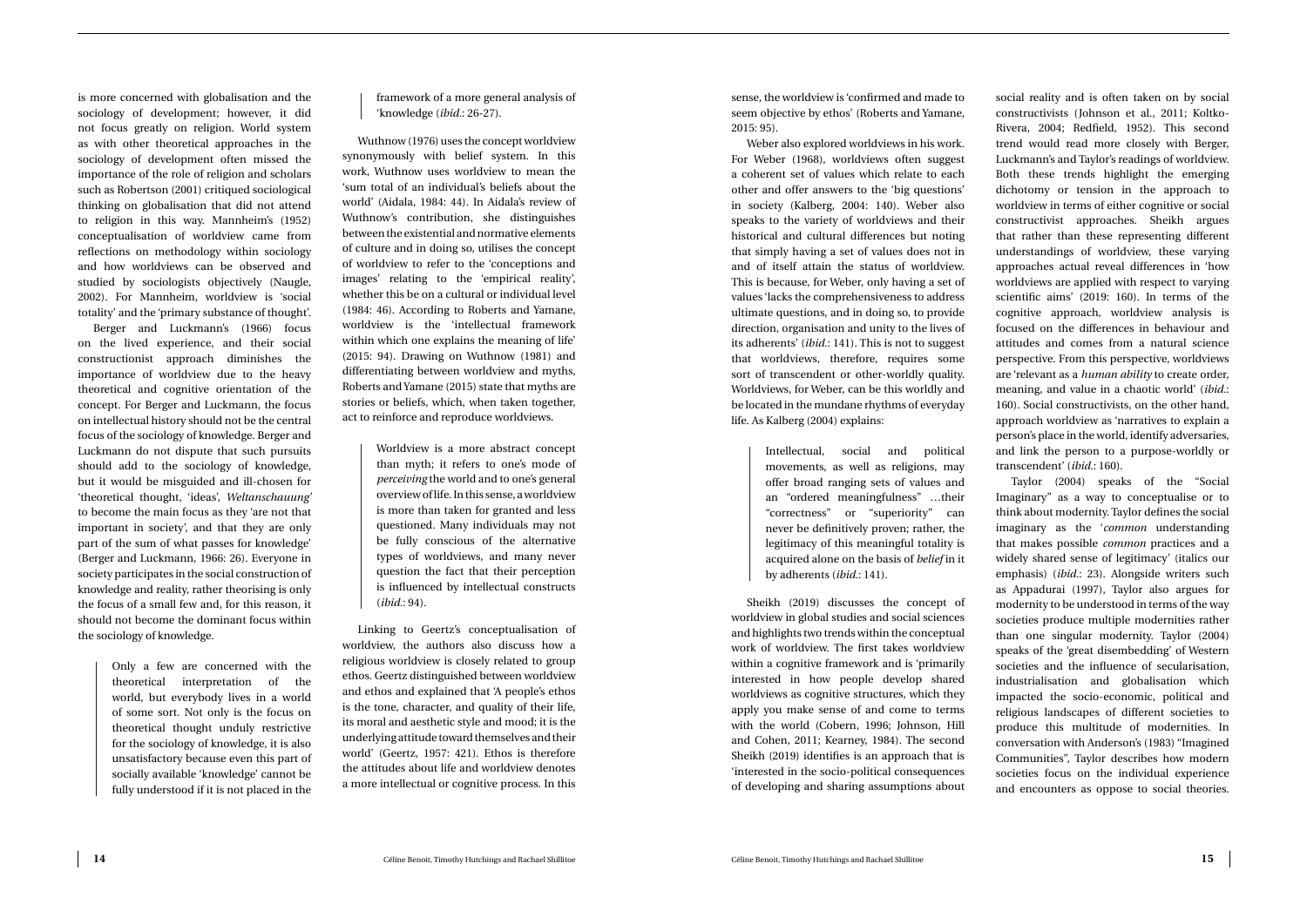alongside secular views as part of 'a larger field in which people struggle for and with meaning' (Droogers, 2014: 2) and that scholars should examine both formalized worldviews and 'worldview dynamics', the processes through which worldviews are created and developed (*ibid.*: 24).

Droogers and Taves both understand worldviews as comprising responses to certain 'big questions'. Following Vidal (2008), Taves identifies six questions in particular: reality (ontology: what is real?); origins (cosmology: where did we come from, and where are we going?); knowledge (epistemology: how do we know that?); situation (anthropology: who are we, and what is our nature?); goal (axiology: what is good?); and path (praxeology: what should we do to achieve the good?) (Taves, 2018b; 2020: 138). Taves argues that the answers to these questions can be more or less explicit. At the most personal level, every creature has a 'way of life', which embodies at least an implicit attitude to the six questions. A worldview can be 'enacted' as a 'way of life', 'articulated' in language, or, at the most formal level, 'recounted' as part of a mythology that might be written down in a sacred text (Taves, 2018b). Every living organism has a 'way of life', at least implicitly, even though humans are the only creatures to rationally reflect on the big questions in order to construct an explicit worldview (Taves and Asprem, 2018: 301).

One feature that marks out more recent work on worldview in Religious Studies is its close engagement with 'non-religious studies' or 'secular studies' (Bullivant, 2020), i.e. the empirically grounded study of individuals and populations identified, by themselves or others, as non-religious or secular. Worldview is offered as a way of describing the "religious-like" (Lee, 2015) aspects of non-religious life (e.g. Taves, 2018a). Other concepts, generally synonymous with worldview, have arisen in this work: Ecklund (2010) explores 'atheist spirituality', Baker and Smith (2015) propose "cosmic meaning systems", and Lee (2015; 2019) works

with the ideas of "existentiality" and "existential culture" as well as worldview. Lee's work also explores the characteristics and diversity of non-religious worldviews. Lee (2018) argues that there are 'different kinds of humanism, different kinds of materialism, different kinds of agnosticism', and that they are varied and nuanced, shaped also by the diverse global contexts and communities in which they are found. Importantly, non-religious worldviews are rarely institutionalised, with Lee pointing out that although non-religious worldviews are typically grounded in and shared through common cultures, they do not have the same kind of cultural histories or bodies of writing and literature associated with religious cultures. The muddled and often inconsistent usage of non-religious categories (non-religious, antireligious, irreligious) can lead to a flattening of 'distinctions between religious and nonreligious categories as 'positive' and 'negative' respectively' (Lee, 2014: 467).

Lee challenges this asymmetry and proposes that the aim for scholars of nonreligion should be to develop a concept which is comparable to gender, race or class in that it is a concept that is inclusive of all positions. In search of such concepts, Lee (2015; 2019) explores "existentiality" as 'conceptualisations of existence' and existential cultures (Lee, 2015: 159-160), which 'incarnate ideas about the origins of life and human consciousness and about how both are transformed or expire after death'. Lee's empirical work shows that 'people come to existential cultures, religious or otherwise, for non-intellectual reasons' and that they may participate in certain rituals or events due to availability, or through sharing the tastes and preferences of family or friends (*ibid.*: 160). In doing so 'individuals 'might only belong to existential communities out of habit or out of need' but even though they may not join such communities due to intellectual reasoning, it is still important to demarcate such communities according to their existential ideas (*ibid.*: 160).

Although such work uses worldview and

<span id="page-9-0"></span>Taylor's approach reflects on the deeply embedded nature of such social imaginaries which intersects with Bourdieu's (1977) thinking on habitus. In relation to worldview, although a different concept, Taylor's work on social imaginaries demonstrates the need for conceptual tools to be reworked in light of the plural and diverse nature of societies and the importance of focusing on the sociality of our everyday lives and how shared and common practices shape and inform our social lives.

The use of worldview in sociology raises a number of questions including how we use worldview in relation to other concepts such as ethos, values, morality and national identity. Sociological approaches also focus on the social construction of worldviews and the potential tension that can arise between this and the more cognitive approaches. This then raises questions of how we account for and properly attend to individual agency when we think of worldview.

#### **3.4 RELIGIOUS STUDIES**

In Religious Studies, the concept of worldview has been used to break down boundaries around what is and is not appropriate to study. This not only relates to the inclusion of non-religious worldviews, but more broadly the study of religion itself and what should be included in the discipline. Smart accepted the actual word "worldview" grudgingly, describing it as 'the briefest, least bad' English translation of *Weltanschauung,* and acknowledging that the word did not capture the 'mix of theory and value, of belief and feel, of faith and rite' (1981: 214), which is essential to religions and ideologies. Despite this reluctance, Smart argued that Religious Studies should be reimagined as part of a broader field of Worldview Studies and that the philosophy of religion should become the philosophy of worldviews. Religions and secular ideologies that 'guide men regarding the meaning of life' (1981: 213) should all be analysed as examples

of 'existential worldviews'.

Smart's famous textbook *The World's Religions* (1989, 1998) put his approach to 'worldview analysis' into action, offering 'a history of the ideas and practices which have moved human beings' (1998: 10). The ideas considered included both religions and 'secular ideologies or worldviews such as scientific humanism, Marxism, Existentialism, nationalism, and so on' (1998: 22). Smart argued that this broader view would be able to make better sense of the diversity of the world than a narrow focus on religion alone because the division between what is religious and what is secular is 'a modern Western one' that 'does not represent the way in which other cultures categorize human values' (*ibid.*: 10). Smart proposed that religion could be analysed according to a list of dimensions, originally six but later expanded to seven (practical and ritual; experiential and emotional; narrative or mythic; doctrinal and philosophical; ethical and legal; social and institutional; and material (*ibid.*: 13-21)), and then demonstrated that each of these dimensions could be identified to some extent in secular worldviews as well (*ibid.*: 26). In a presidential address to the American Academy of Religion near the end of his life, Smart argued that worldview analysis would be of benefit not just to academics but to the wider world as well, by defining 'the outlines of a global worldview and (hopefully) of tolerance' (2001: 548) and helping 'the pursuit of mutual dialogues'. This optimistic vision is the opposite of the dialogue-closing uses of worldview language discussed below in the section on Theology (3.5).

More recently, Droogers (2014) and Taves (Taves and Asprem 2018; Taves 2020) have revived Smart's argument that a new focus on worldview studies might help scholars to escape from the challenge of defining religion, but have tried to base this on an explicit definition of worldview rather than Smart's list of dimensions. Droogers argues that religion is 'a sub-category of the term worldview', standing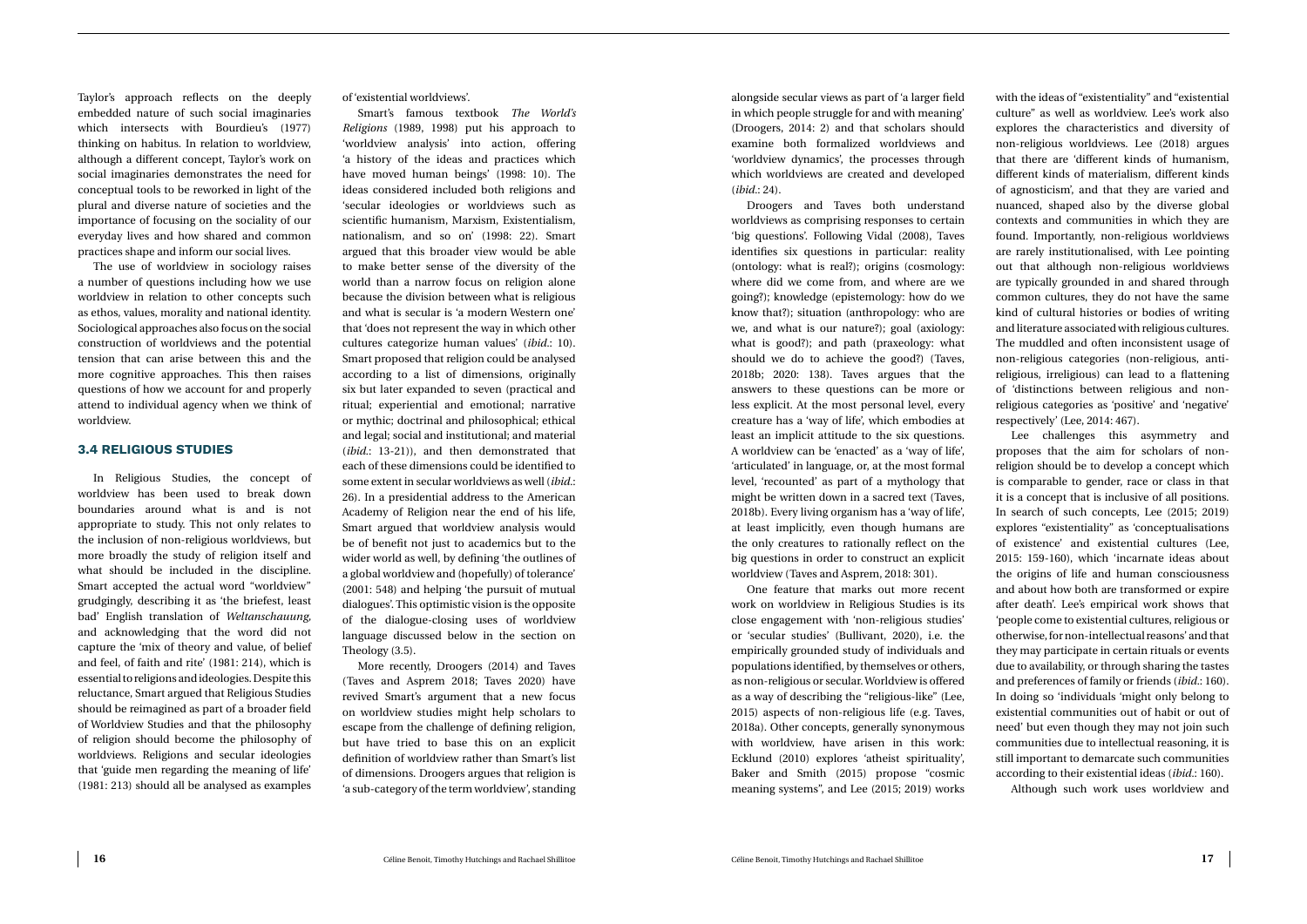Albertz, 1994). Others analyse how texts have been interpreted, used and rewritten by readers in different times and places (Gillingham, 2008), including the crucial differences between Jewish and Christian perspectives (Levenson, 1993; Frederiksen and Reinhartz, 2002). Biblical scholars have also reflected on how the worldviews of scholars themselves, including gender (Schussler-Fiorenza, 1984), ethnicity (Junior, 2015) and colonial and postcolonial histories (Sugirtharajah, 2006) can shape, restrict or inform their reading of the Bible. Christian theologians have engaged with the philosophical hermeneutics tradition discussed above in order to develop their own distinctively Christian forms of biblical hermeneutics (Thistleton, 2009; Vanhoozer, 2008). The method of "scriptural reasoning" (Ford 2006; Ochs 2019) invites members of different faith traditions to read one another's sacred texts together, looking for new insights in the interfaith encounter between different worldviews and hermeneutical approaches.

The word worldview is rarely used in systematic and constructive theology, and some theologians have rejected it altogether. Hauerwas (2010: 10) declares that 'Christianity is no "world view," not a form of primitive metaphysics, that can be assessed in comparison to alternative "world views".' Instead, he understands Christianity as demanding a 'transformation of the self', proposing that 'Christians are people who remain convinced that the truthfulness of their beliefs must be demonstrated in their lives'.

This critique assumes that a worldview is just a set of propositions about the world, but a broader understanding of worldview can resonate much more closely with the concerns of Christian theologians. Tillich (1957) defines faith as "ultimate concern", arguing that every person has something which is of the highest possible value to them, for which they would be prepared to sacrifice anything else. This might be something found within a religious belief system, like a God/god/gods, but the object of ultimate concern could also be non-religious: the family, nation, social status, money and so on. Faith, as ultimate concern, is connected to the whole of human personality, linking intellect, emotion and will. The chosen object of faith acts as the central focus that unites an individual's personal worldview, bringing together all their conscious and unconscious assumptions and commitments. Tillich's existential theology explored how any person could have the courage to choose an object of ultimate concern, knowing that life will eventually end in death.

Participation in a religious community is just one of the sources of the practices, values and beliefs that shape a personal worldview and guide the choice of an ultimate concern. This insight has been explored extensively in much contemporary theology, particularly in the discipline of practical theology. Pattison defines the practical theologian as 'a critical inhabitant of an action-guiding worldview (Christianity)' (2007: 20), one who – like Hauerwas – recognises Christianity as more than an intellectual belief system. The practical theologian therefore analyses elements of that tradition in dialogue with other perspectives on human nature, values and experience. Some practical theologians (e.g. Le Cornu, quoted in Bennett at al., 2018: 138) have used the concept of worldviews to explore how individuals come to recognise contradictions between formal religious teaching and real-life experience, forcing them to choose between different action-guiding perspectives. This kind of research demands the use of socialscientific methods of empirical study, including interviews, participant observation and ethnography, to gather reliable data on people's everyday experiences, values, commitments and actions. Examples include Astley's Ordinary Theology (2002) and Ward's (2012) more recent call for ethnographic ecclesiology – developing theology by studying Christians and their churches from the ground up, instead of from the top down.

<span id="page-10-0"></span>similar categories to transcend theoretical distinctions between religion and non-religion, "Non-religious Studies" also recognise the prominence of non-religious identifications in societies, and it has become common to distinguish between 'religious worldview' and 'non-religious worldview'. Some scholars challenge or complicate distinctions between religion and non-religion – and, by implication, religious worldview and non-religious worldview. By making a clear distinction between religious and non-religious worldview, Nynäs (2018: 63) argues that the risk is to fail to understand 'how people combine spiritual and religious positions with secular values into authentic and meaningful subjective positions, and how these provide both public and private agencies'. Similarly, Nynäs (*ibid.*) also points to the limitations of other concepts such as post secularity and the false dichotomy this can reproduce of the interrelation between religion and secularity in contemporary society. Arguing for a dialogical approach to religion, Nynäs suggests that scholars should use a concept that reveals the fluid and 'unfolding' nature of religion in social life (*ibid*: 67). Drawing on Droogers, Nynäs suggests that 'worldview studies' might alleviate some of the issues within the discipline and challenge taken-forgranted categories in the study of religion (*ibid.*: 67). Day (2011) demonstrates that people may choose specific religious identifications and may identify with selected religious worldviews / religions to complement social and emotional experiences of belonging. For example, she gives examples of participants who identify as Christians for kinship reasons but who do not necessarily believe in God, or whose lives are not informed by Christianity. Examples also included non-religious participants using religious institutions on particular occasions (such as weddings or funerals, for example). To add a further layer of complexity, Cotter (2011) argues that different identities may be enacted in different contexts.

The debates found within religious studies

concerning the concept of worldview raises questions about the binary constructions of religion and non-religion. Research with children in primary schools shows that children themselves disrupt and challenge these adultgenerated constructions, finding ways to create their own meaning from encounters with religion and non-religion in their everyday lives (Strhan and Shillitoe, 2019; Shillitoe and Strhan 2020). An approach to worldview that takes account of the dialectical relationship between religion and non-religion and the everyday lived reality of this may help to foster an approach to the study of religion and non-religion which is not limited by such conceptual boundaries. Lee's (2015) relational approach to non-religion might prove a fruitful way to overcome this and avoid reproducing conceptual boundaries between the two.

#### **3.5 CHRISTIAN THEOLOGY AND BIBLICAL STUDIES**

This section will briefly consider four areas in which concepts related to worldview are regularly used: biblical studies, systematic theology, practical theology, and the Calvinist tradition of worldview thinking descended from Kuyper (1898). The word worldview itself is not widely used or theorized in Christian theology or biblical studies, but these four examples demonstrate that ideas with at least some similarity to worldview have been highly influential. We encourage readers and future contributors to the discussion of worldview and the RE curriculum to consider how similar ideas have been proposed and challenged in other religious traditions, communities and contexts.

In biblical studies, the word worldview is rare, but scholars use the methods of hermeneutics (introduced above in 3.1) to engage with similar concerns. Some biblical scholars have tried to reconstruct what texts meant for their original audiences, emphasising the difference between modern-day and ancient perspectives (Wellhausen, 2014 [1883]; Sanders, 1993;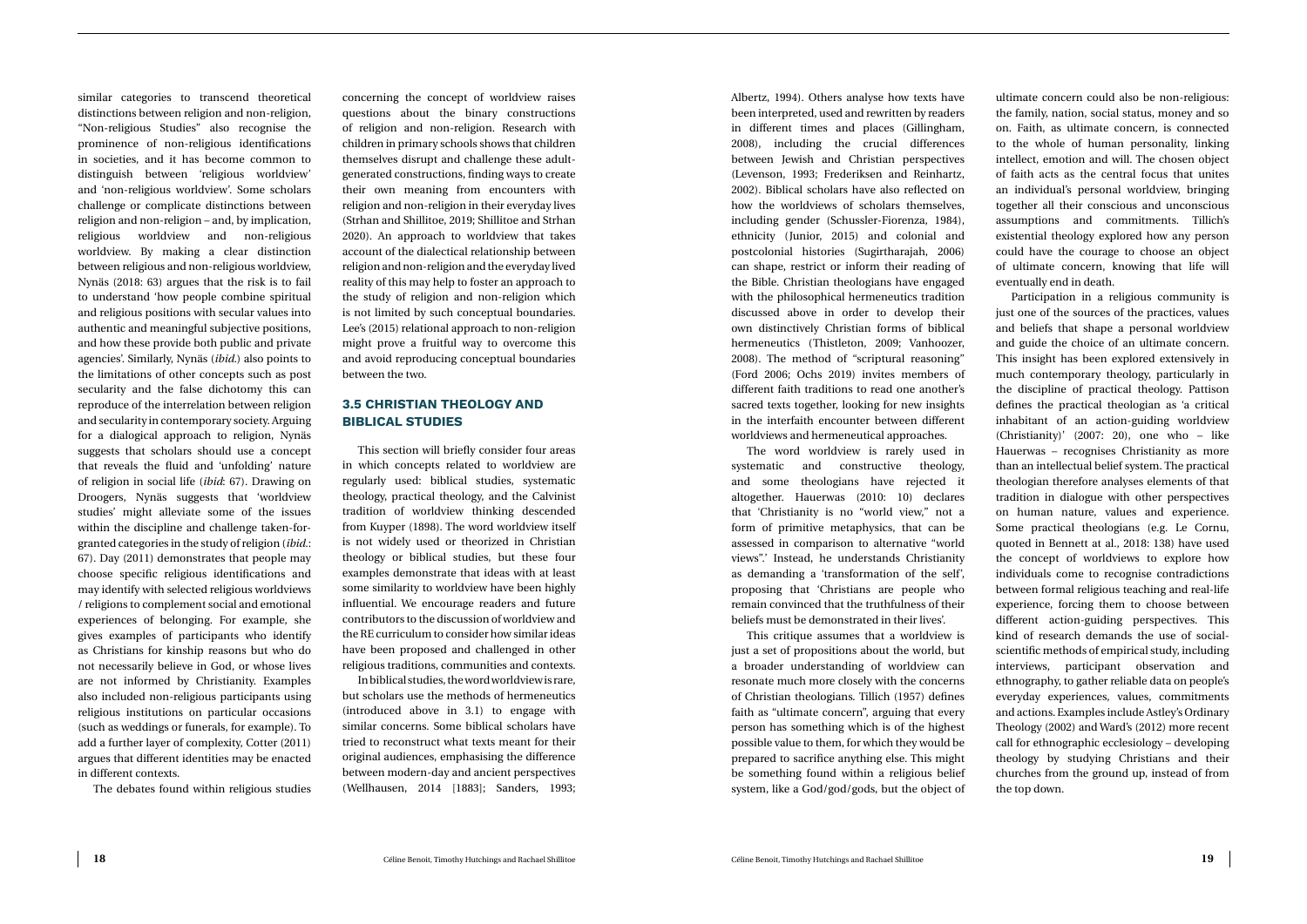of Christian worship' (Smith, 2009: 1). This embodied understanding of how human beings are formed presents a valuable challenge for RE teachers to consider: how can worldviews be taught without reducing them to sets of ideas?

#### **3.6 WORLDVIEW IN OTHER DISCIPLINES**

Given the limited length of this report, the review team have chosen to focus in detail on a limited range of academic disciplines that have traditionally informed contemporary RE. However, alternative interpretations of worldview can be found in other disciplines, such as Politics, Psychology and Linguistics. The very brief comments below are designed to encourage the readers' interest in what these other fields may have to offer to the worldview debate, and to explore how these can contribute to discussions about the use of worldview in RE / R&W.

The relevance of worldview to Politics has already been hinted at in the previous section (3.5). By categorising a population according to a set of worldviews with defined characteristics, political researchers try to predict behaviour and explain conflict (for an example aimed at a general audience, see De Witt 2016). Political leaders have used the same technique to motivate their followers (Weir 2018).

In Psychology, the term worldview has become the object of renewed attention in order to understand human behaviour and the human experience. Psychology researchers make a distinction between "worldviews", "beliefs", and "values" (Koltko-Rivera, 2004). Rather than distinguishing between institutional and personal worldview(s), the concept is divided into three types of beliefs: i) descriptive/ existential (i.e. what is true and what is false), ii) evaluative (i.e. what is good and what is bad), and iii) prescriptive/proscriptive (i.e. values) (*ibid.*). This demonstrates that worldview can be codified along different norms, rather than the institutional/personal dichotomy used in the CoRE report (2018).

In Linguistics, a distinction is made between the "language"/linguistic and "nonlanguage"/ nonlinguistic (Hill and Mannheim, 1992). The purpose is to acknowledge the fact that culture cannot always be represented in terms appropriate to language, and that culture is shaped in 'everyday practices below the threshold of awareness' (*ibid.*: 381). Fairclough (2012), in an attempt to uncover ideological and power structures, proposes to study the relationships between language, society, power, identity, ideology, politics and culture. Rather than solely focus on language, he includes the study of discourse, which he defines as "semiosis" (e.g. encompassing the verbal and non-verbal such as visual, gestural, etc.). Academic debates in Linguistics can inform conversations as to whether worldview should be used to refer to consciously articulated approaches to life, or should also include unreflected cultural habitus.

<span id="page-11-0"></span>Theologians have also considered concepts that resonate with what the CoRE report refers to as an 'institutional worldview'. Hauerwas proposed that Christian social ethics must be based on a clear sense of the Christian narrative about the history and future of the church and the world. 'The church', he claimed, must be 'a people who have been formed by a story that provides them with the skills for negotiating the dangers of this existence' (Hauerwas, 2001: 113), and 'the primary test of the truthfulness' of Christian ethics is 'the ability to provide an adequate account of our existence' (*ibid.*: 112). Despite Hauerwas's dismissal of the word worldview, there is a clear parallel here to the broader understanding of institutional worldview proposed by the CoRE report.

Any religion, including Christianity, is diverse and changes over time (a key principle of the American Academy of Religion's recent statement on religious literacy, AAR 2019). However, the idea that Christianity has a single authentic worldview, shared by all true believers, has been extremely influential, as Weir has demonstrated in his research on Dutch, German and American Protestantism (Weir, 2017). The language of "worldviews" has been a powerful weapon in cultural (Zimmerman, 2002), political (Silk, 2015) and even military conflicts (Weir, 2018), because it can be used to stereotype opponents as representatives of a single alien mind, the ultimate "other". By describing a conflict as a battle between two "worldviews", political and religious leaders can persuade their followers that their opponents are motivated not just by a disagreement or a grievance but by an entirely different perception of reality. If so, then there can be no common ground, compromise or dialogue with them (Weir, 2017).

Dutch politician Kuyper used this approach in 1898 to call for Protestants to unite in opposition to secular forces that, he claimed, shared an alien and hostile worldview. 'Two life systems are wrestling with one another, in mortal combat', he argued: Christianity and

modernism (Kuyper, 2009: 11). In self-defence, Kuyper claimed, Christians must develop their own distinctive 'Christian worldview', which would shape every aspect of culture and tolerate no debate or dialogue with secularist or modernist ideologies. This call for a Christian worldview influenced Protestant thinkers throughout the 20th century, particularly in the United States, and remains popular today (see for example Dockery and Wax, 2019; Gospel Project, 2013). This approach assumes that many, or even most, people in the world who call themselves Christian do not accept the proposed "Christian worldview". Christians must therefore be re-educated before the project of Christian cultural renewal can be victorious over its secular enemies.

The understanding of worldview operating in these debates has sometimes been limited to the intellectual dimension of beliefs, ideas and doctrines. For example, when the evangelical survey organisation Barna tried to calculate what percentage of American Christians hold a "biblical worldview", they did so by asking survey respondents to agree or disagree with a list of statements (and reported that only 17% met their criteria). This method, Barna explained, was designed 'to gauge how much the tenets of other key worldviews – including new spirituality, secularism, postmodernism and Marxism – have influenced Christians' beliefs about the way the world is and how it ought to be' (Barna, 2017). This reduces worldviews to sets of propositions.

 This cognitive, ideas-focused approach has been attacked by Christian philosopher JKA Smith (2009), who argues that Christians are shaped not just by ideas but by their desires, practices, stories and rituals (which can be found inside the church, or in wider culture). 'Instead of focusing on what Christians *think*, distilling Christian faith into an intellectual summary formula (a "worldview")', Smith calls for theologians to focus 'on what Christians *do*, articulating the shape of a Christian "social imaginary" as it is embedded in the practices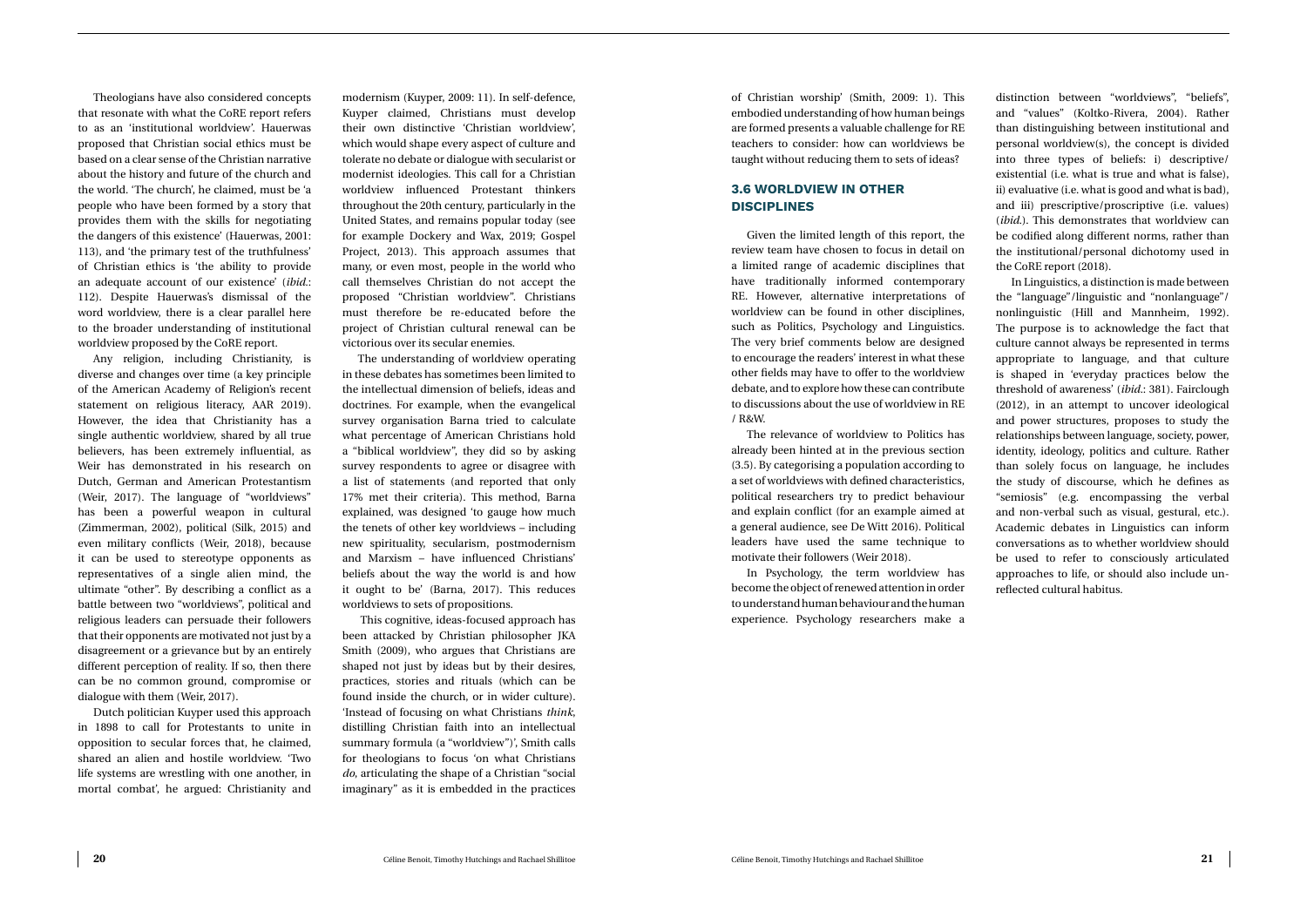1988 ERA in only including "world religions", the term worldview was used by the members of the Third Perspective critique of the model syllabuses (Baumfield et al., 1994; 2014). Members of the Third Perspective used worldview to include religious and Humanist/ non-religious perspectives, as well as children's perspectives (i.e. personal worldviews, rather than solely institutional ones).

A distinction between personal and institutional worldviews is also made in the Errickers' 'Children and Worldviews' project, which started in 1993. The project focused on the 'small narratives' of children and their own developing worldviews, rather than on the 'grand narratives' of institutional belief systems (Erricker and Erricker, 2000: 194). As the Errickers analysed children's narratives, they described the process as dynamic, 'with no end point envisaged where the "worldview" is a finished product, and with no sense of "development" except change' (*ibid.*: 199).

 "World view" was again mentioned in the 2004 national non-statutory framework for RE (QCA, 2004). In a similar manner to the WP36, the concept was broken down into two words (i.e. world view), and covered both religious and non-religious convictions in phrases such as 'other world views' (WP36: 7) (i.e. other than religious ones) or 'a secular world view' (*ibid.*: 25)4 . In contrast, 'worldview' (one word) was adopted in the 2013 Curriculum Framework for RE, but instead was used to refer to organised non-religious institutions only:

We use [...] 'institutional worldview' to describe organised worldviews shared among particular groups and sometimes embedded in institutions. These include [...] religions as well as non-religious worldviews such as Humanism, Secularism or Atheism. We use […] 'personal worldview' for an individual's own way of understanding and living in the world, which may or may not draw from one, or many, institutional worldviews (CoRE, 2018: 4).

The phrase 'religions and worldviews' is used in this document to refer to Christianity, other principal religions represented in Britain, smaller religious communities and non-religious worldviews such as Humanism (REC, 2013: 11).

More recently, the phrase was adapted by the Commission on Religious Education (2018), who recommended renaming RE 'Religion and Worldviews' (R&W). However, rather than using worldview to designate (organised) nonreligious institutions only, the Commission uses it to include both religion and non-religion, together with both institutional and personal worldviews, which 'had been neglected in previous paradigms' (Tharani, 2020: 20). The report distinguishes between 'institutional worldview' and 'personal worldview':

The CoRE report defines worldview as:

A person's way of understanding, experiencing and responding to the world. It can be described as a philosophy of life or an approach to life. This includes how a person understands the nature of reality and their own place in the world. A person's worldview is likely to influence and be influenced by their beliefs, values, behaviours, experiences, identities and commitments (*ibid.*: 4).

This definition is informed by the German philosophical concept of *Weltanschauung* (see section 3.1).

## <span id="page-12-0"></span>**4. RELIGIOUS EDUCATION**

#### **4.1 WORLDVIEW IN RELIGIOUS EDUCATION: BACKGROUND**

The concept of worldview in RE has been used in various ways by different authors. The account below gives a brief historical overview of its use in the discipline, and shows how there has been a shift in how worldview (or world view) has been interpreted over the years. While worldview has often been used to equate to non-religious worldviews (in opposition to religion(s)), the term is now more commonly used to include religious *and* non-religious worldviews (e.g. CoRE, 2018).

In 1971, the publication of the School Councils Working Paper 36 (WP36) and its impact on RE in England and Wales, was described as 'a "game-changing" moment' (Cush citing Cooling, 2020). It recommended the study of non-religious worldviews and supported a 'sympathetic study' of 'alternatives to religious faith such as secular Humanism, Marxism and Maoism' (WP36: 66, cited in Cush, 2020). The document uses the actual term 'world view' (two words) only once, in the context of discussing Smart's 'dimensions of religion' (see section 3.4). The phrase 'general standpoint and world view of a religion' is used to refer to the doctrinal, mythological and ethical dimensions of a religion (the theory) as opposed to the ritual, experiential and social dimensions (the lived practice).

In 1970, the Bath Agreed Syllabus for RE proposed to include non-religious worldviews (i.e. Humanism and Communism). Shortly after, the 1975 Birmingham Agreed Syllabus for RE included the study of non-religious 'stances for living' (i.e. Humanism and Marxism) alongside "world religions" (Birmingham City Council, 1975; Cush, 2016). These inclusions, however, were controversial and led to syllabus amendments (Cush, 2016; Freathy and Parker, 2013). Although the syllabuses were amended, they raised the question of the place and role of non-religious worldviews in RE. In this context, worldview was used to refer to non-religious worldviews.

These proposals, together with the publication of the WP36, led to a public division within the RE community. Some welcomed a more "inclusive" approach to RE. Others feared this would lead to the secularisation of RE, and viewed the proposals as a symbolic 'attack upon the Christian heritage, identity and morality of Britain' (Freathy and Parker, 2013: 250). "Stance(s) for living" and "worldview(s)" were excluded from the 1988 Education Reform Act (ERA), which remains the latest legal framework for RE. The 1988 ERA stipulates that all agreed syllabuses for RE must 'reflect the fact that the religious traditions in Great Britain are in the main Christian whilst taking account of the teaching and practices of the other principal religions represented in Great Britain' (ERA, 1988).

In 1994, educationalists and faith groups produced two model syllabuses for RE (one structured around six "world religions", and one around key questions and ideas pertaining to Christianity, Buddhism, Hinduism, Islam, Judaism and Sikhism) (SCAA, 1994a; 1994b). Although the Model Syllabuses followed the

<sup>4</sup> While they did not use the term worldview, the Council of Europe also recommended the inclusion of religions and non-religious convictions in schools (CoE, 2008).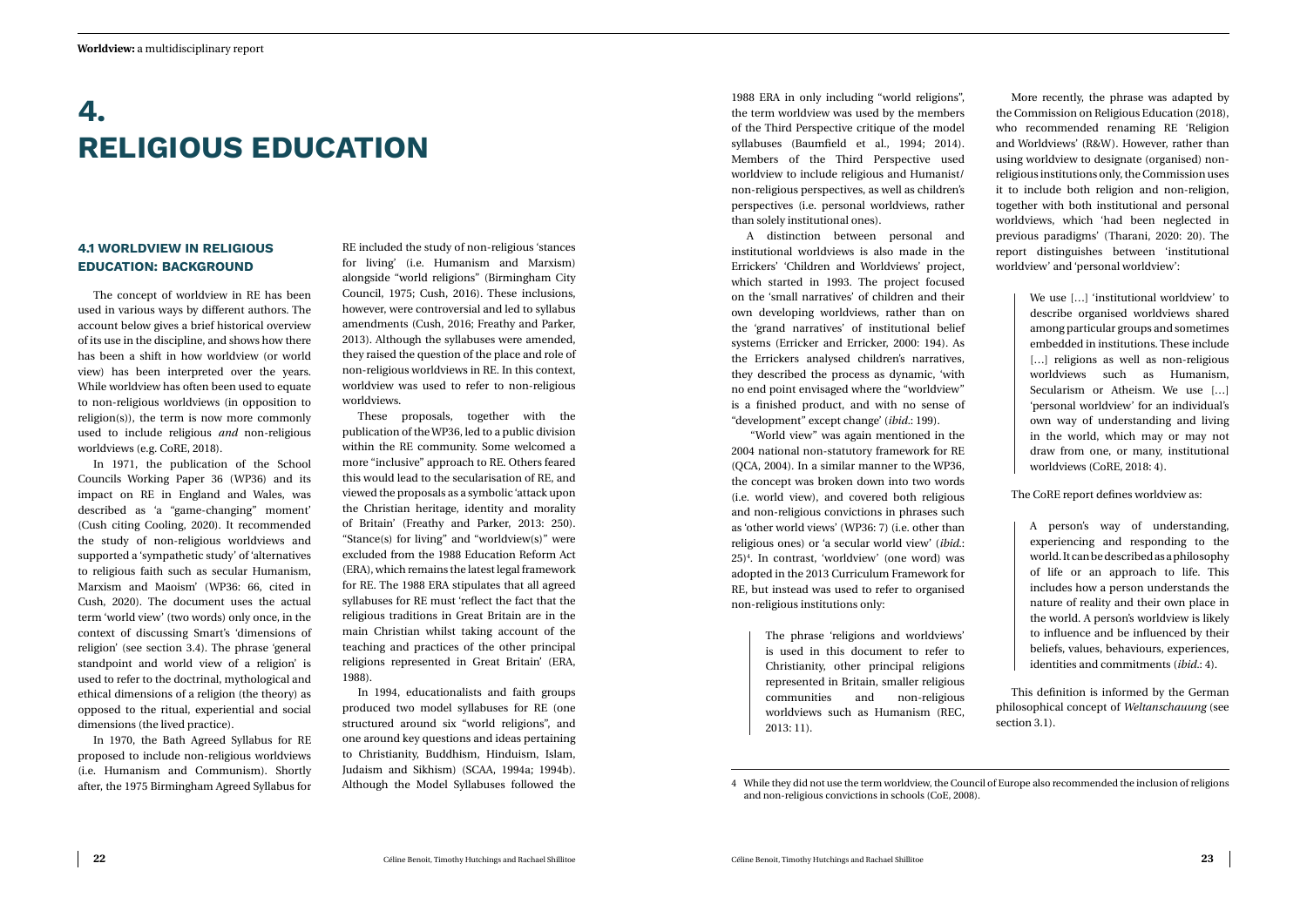Furthermore, by constructing worldview as either religious or non-religious, there is the added danger of 'polarising' worldview, and 'setting up an opposition between religious and scientific perspectives or between theistic and atheistic positions' (Everington, 2019: 20).

#### **4.3 WORLDVIEW AS ALL-ENCOMPASSING**

Rather than presenting worldview as a secular alternative to religion, more recent work views religion as a subcategory of worldview. In this case, worldview is constructed as encompassing all religions, as well as a 'more personal and broader (i.e. secular) interpretation of views on life than "religion"' (van der Kooij et al*.*, 2017: 172). The CoRE report, which states that '[e]veryone has a worldview' (2018: 26), also interprets worldview as all-encompassing. This interpretation is supported by a number of scholars and practitioners, who embrace the new vision laid out in the CoRE report – some of whom go beyond it in a more radical way (Chater, 2020a).

position (Bråten and Everington, 2019). The CoRE report indicates that the word religion is kept "both to provide continuity and to signify that young people need to understand the conceptual category of 'religion'" (CoRE, 2018: 7)<sup>7</sup>.

For instance, Chater queries why the Commissioners did not choose to call the subject 'Worldviews' or 'Worldviews Education', instead of R&W, and compares their decision to include "religion" in the title to 'illogical' titles such as 'Jazz and Music' (2020b: 125). Heilbronn (in press) also argues that "religion" becomes redundant, and proposes to make a distinction between Worldviews Education and RE – which could be maintained in schools with a religious character. Renaming the subject can be a political issue. Despite its inclusive, all-encompassing nature, worldview can be associated with both a secular and secularist

In response to some religious organisations' fears of seeing the scope of RE continuously expanding to the detriment of depth of knowledge, Chater (2020b: 122) recommends a 'shift away from a worldview-by-worldview study', to a study of how worldviews operate in the world. Similarly, the CoRE report states that:

> [T]here needs to be a greater understanding, at a conceptual level, of how worldviews operate, the accounts they provide of the nature of reality, and how they influence behaviour, institutions and forms of expression. It is this powerful, conceptual knowledge that all pupils need to have (2018: 6).

Fears about the possible dilution of the subject seem anchored in the World Religions Paradigm<sup>8</sup>, and reflect a tendency to reify religions/worldviews. Cush and Robinson warn against the dangers of creating 'a series of separate monolithic "isms"' (in press: 56). The pluralisation of worldview in the title R&W, however, may lead to implicit interpretations whereby worldview is fragmented into a series of discrete entities that can be studied in silos, making it difficult to avoid reductionism and reification. Alternatively, Teece (2017) proposes renaming RE 'Worldview Studies', preferring to not pluralise the term<sup>9</sup>. However, although worldview is pluralised in R&W, the Commission on RE does not recommend adopting a reductionist approach to worldview, and stresses

<span id="page-13-0"></span>Today, the usage of (non-religious) worldview(s) remains contested. Some reject the conceptual framework, arguing that the aim of RE should be 'provid[ing] an understanding of the nature and character of religion', and therefore object to including nonreligious worldviews (Barnes, 2015: 82). Others worry about secularism further permeating the educational field (Barnes, 2015; Felderhof, 2015), and argue that non-religious worldviews in RE, rather than being studied 'in their own rights' (Felderhof, 2015: 125), should only be mentioned in relation to religion, as 'atheistic critiques' (*ibid.*: 125) and to 'clarify what constitutes the "religious"' (Ipgrave, 2015).

While the CoRE report has moved away from the debate over the inclusion of the non-religious and reframes worldview as allencompassing, these criticisms demonstrate that worldview remains a contested concept, and its meaning interpreted differently.

#### **4.2 WORLDVIEW AS A SECULAR ALTERNATIVE TO RELIGION**

Worldview in RE is constructed in relation to religion and non-religion<sup>5</sup>, and the concept is usually preceded by the adjectives "religious", "non-religious" or "secular" (Barnes, 2015; Everington, 2019; Felderhof, 2015; Freathy and John, 2019, van der Kooij et al, 2017). Until recently, many scholars, policy-makers, and practitioners have used 'the concept of worldview to reconcile RE with a secular and religiously pluralistic societal environment' (Riegel and Delling, 2019: 412). Worldview in Western discourse on RE has tended to be constructed as a secular alternative to religion, with non-religious worldviews taken as additional categories to study alongside "world religions" (van der Kooij et al., 2013). As a result,

worldview has often been viewed as the secular equivalent to religion.

Codifying worldview along the same normative discourses as religion<sup>6</sup> risks the (mis) representation of religious and non-religious worldview(s), the reproduction of Western discourses, a narrow focus on institutional non-religious worldviews, and the neglect of personal ones. This is illustrated by current debates pertaining to which worldviews should or should not be taught in RE (Barnes, 2015; Bråten and Everington, 2019; Chater, 2020b; Felderhof, 2015). However, adding 'a series of non-religious "isms" to a series of religious ones' is not aligned with the objectives set out in the CoRE report (2018), which aims to 'move away from the World Religions Paradigm, and not towards a "Global Worldviews Paradigm"' (Cush, 2020).

Drawing a binary opposition between religious and non-religious worldviews risks reifying worldviews, especially in handling the complexities within and between traditions (see section 3.4). It also implies a clear separation between the religious and the secular in which one 'cannot be both or anything in between' (Holloway, 2016). Many have argued that the distinction between the religious and nonreligious is a fake dichotomy, and call for a more inclusive system of representation:

> Arguably the notion of 'religion' is a Western construct (Asad 1993), and the religious/non-religious binary, as well as the fencing off of 'religion' from 'nonreligious worldviews', are of an artificial nature. It would be fair to question whether indigenous traditions/cultures/ worldviews would fall into either or both of these categories (Freathy and John, 2019: 31).

<sup>7</sup> It is interesting to note that in Norway, the subject was renamed 'Christianity, Religions, Worldviews and Ethics' (Bråten and Everington, 2019). In this model, worldviews equate to non-religion (as in 4.2.). Andreassen (2014) argues that although worldviews get equal treatment, the syllabus still constructs Christianity as culture and national heritage, therefore 'othering' non-Christian worldviews in Norwegian society. 8 See section 2 for a discussion of the World Religions Paradigm.

<sup>9</sup> See section 1 for a discussion of the pluralisation of worldview/religion.

<sup>5</sup> While this division may be viewed as evident in the RE community, it is worth noting that the concept can be approached differently. As mentioned in section 3.6, worldview can instead be constructed in relation to language and "nonlanguage" for example.

<sup>6</sup> See section 2.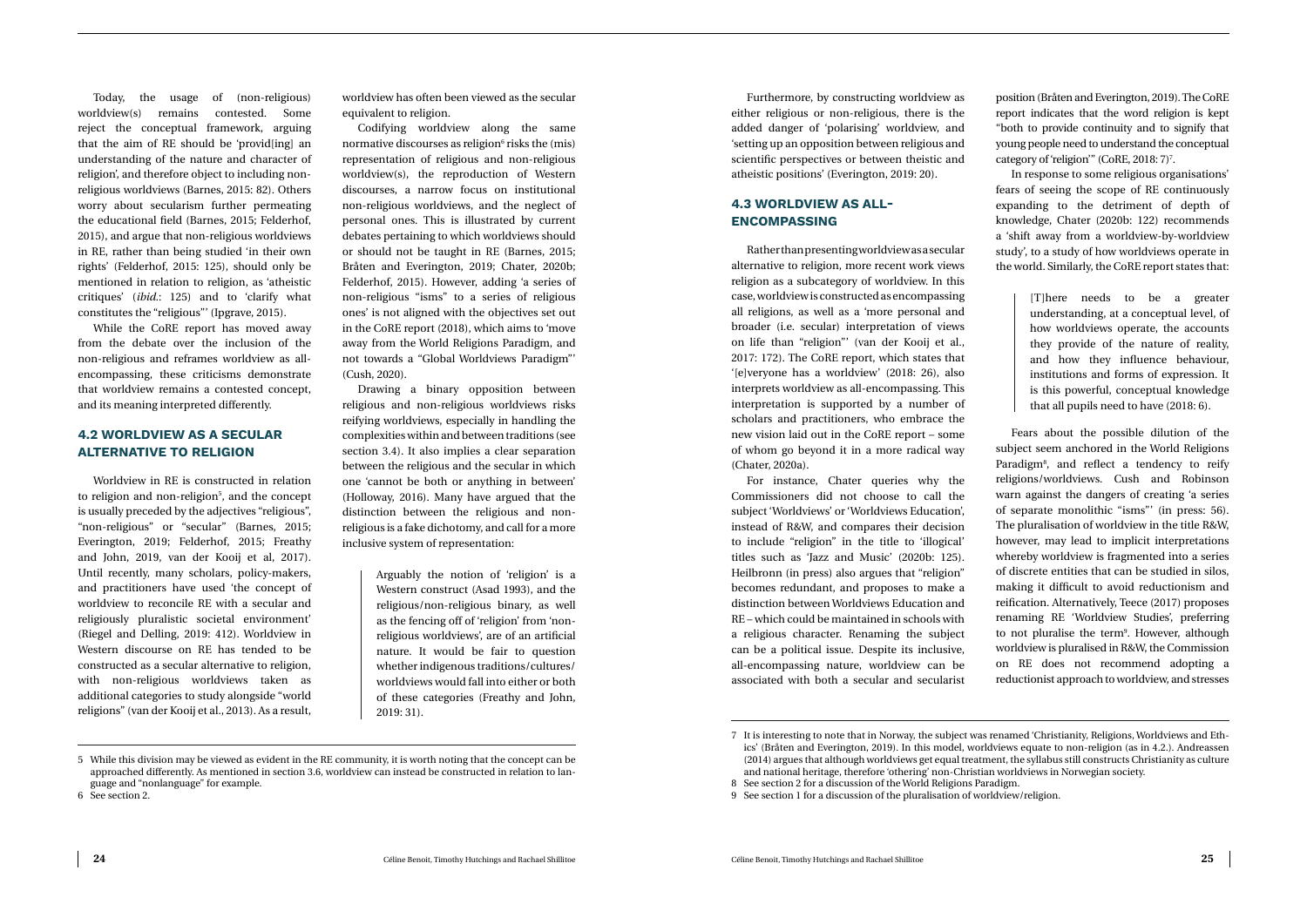provides 'generalised summaries of what [they] want students to understand by the end of their RE in school' (*ibid.*: 10), it remains useful as it focuses on 'issues related to religions and non-religious worldviews in the complex world which students inhabit today and will for the rest of their lives' (*ibid.*: 9). The report thus provides an example of how content can be selected when teaching worldview $(s)^{11}$ .

Although supportive of the Wintersgill project, Freathy and John warn against the danger of 'establishing "Big Ideas" that apply universally across religions and worldviews without exception [...], [as] it is difficult to avoid potential charges of reductionism or oversimplification to the point of essentialism' (2019: 31). Constructing worldview along anthropological lines (see section 3.2), they argue that worldview(s) is/are unfixed, unbounded and heterogeneous, and that it is important not to give pupils the notion of fixed '-isms'. Building on the six Big Ideas for RE, they propose adding 'four Big Ideas *about* the study of religion(s) and worldview(s)' (SORW) (*ibid.*: 33, emphasis in original). These are: 1) Encountering religion(s) and worldview(s): Contested definitions and contexts, in order to realise that terms like worldview are contested; 2) Encountering Oneself: Reflexivity, Reflectivity and Positionality, which includes reflecting on our own worldviews and how this affects our study; 3) Encountering Methodologies and Methods: Discernment and Diversity, to familiarise oneself with the different disciplines and methods used to study worldviews and how this affects our perceptions of worldviews; and 4) Encountering the 'Real World': Relevance and Transferability, which seeks to prepare children

and young people to engage in contemporary public and private affairs (*ibid.*: 34-36).

that worldviews are 'complex, diverse and plural' (2018: 4).

To classify as a worldview, van der Kooij et al. state that 'four elements are conceptually necessary: existential questions, moral values, influence in people's acting and thinking, and providing meaning in life' (2013: 210). They also distinguish six types of existential questions: 1) Ontological questions, which refer to the nature of existence and the nature of human beings; 2) Cosmological questions, which are concerned with the origin of the universe and the place of human beings in it; 3) Theological questions, which refer to the existence of a deity; 4) Teleological questions, which involve the meaning of the universe and human beings; 5) Eschatological questions, which concern the end of life; and 6) Ethical questions, which refer to the broad themes of good and bad, and right and wrong (Van der Kooij et al., 2017).

If adopting van der Kooij et al.'s model, worldviews that answer existential questions should be included in the RE curriculum, whereas worldviews that answer 'other views on life, the world, and humanity' (such as political parties) should be ignored (van der Kooij et al., 2017: 174). In this model, most of the nonreligious worldviews suggested by Barnes (2015) or Felderhof (2015) would not be considered for inclusion in RE syllabuses<sup>10</sup>. These debates about which religious or non-religious worldviews should be included or not highlight a tendency to focus on institutional worldviews, as these types of categorisations fit organised institutional worldviews more comfortably than personal ones (Chater, 2020b: 117).

According to Selçuk and Valk, a worldview

framework that is anchored in existential questions is more inclusive, and 'opens up possibilities for dialogue and discussion. It increases understanding of self and others' (2012: 453). In their work, they propose a scheme of work for Islam based on five themes: 1) Personal, Social, Cultural; 2) Ultimate and Existential Questions; 3) Religious/Cultural Dimensions; 4) Ontological/Epistemological; and 5) Universal/Particular Beliefs, Values and Principles (*ibid.*).

Moving away from thematic pedagogies that have traditionally informed RE is also recommended by the Wintersgill project (2017). Rather than adopting 'cross-religion themes' such as 'worship, pilgrimage and sacred texts' (*ibid.*: 10), the Winstergill project identifies the principle of six 'Big Ideas' in order to prioritise content. These ideas are: 1) Continuity, Change and Diversity, which is concerned with the fluidity of religious and non-religious worldviews; 2) Words and Beyond, which refer to language, emotions and non-verbal communication; 3) A Good Life, which addresses moral behaviour; 4) Making Sense of Life's Experiences, which emphasises the importance of the experiential, whether ordinary or profound, and including ceremony and the sense of identity and belonging; 5) Influence, Community, Culture and Power, which deals with how worldviews interact with societies and cultures, and issues of power and authority; and 6) The Big Picture, which is concerned with "big questions", including with the nature of reality, the universe, human nature and destiny, and sources of knowledge. While the Wintersgill project focuses on RE and

<sup>11</sup> In the Wintersgill report, worldview is viewed as all-encompassing (i.e. as applying to the religious and the non-religious). It is useful to note that although the report uses the phrase religious and non-religious worldviews, it remains critical of it because it is 'lengthy and occasionally clumsy, interrupting the flow of the text, which is particularly apparent when reading the text aloud' (2017: 4). The report also acknowledges that the phrase implies a dichotomy between the religious and the non-religious, whereas 'the debate identified in the Big Ideas about the nature of religion not infrequently makes the boundaries between "religious" and "non-religious" fuzzy' (*ibid.*: 4).

<sup>10</sup> Although explicit references to non-religious worldviews are rarely made, Humanism is the most common example of non-religious worldview across the literature and in RE classrooms (Everington, 2019; REC, 2013; Barnes, 2015; Felderhof, 2015).While Humanists UK (formerly the British Humanist Association) supports a view whereby Humanism is constructed as the exemplar non-religious worldview (BHA, 2017), other examples of non-religious worldviews have been proposed and include 'atheism, agnosticism, secularism, rationalism, existentialism, utilitarianism and 'spiritual beliefs' (Everington, 2019: 17). Felderhof (2015) also includes Marxism, Environmentalism and Darwinism. Barnes (2015: 80) mentions 'atheistic Existentialism, scientific materialism; Marxism-Stalinist, Maoist or Marxist revisionary; National Socialism; atheism-nihilism, Freudian psychoanalytic atheism or Nietzschean 'will to power' atheism.'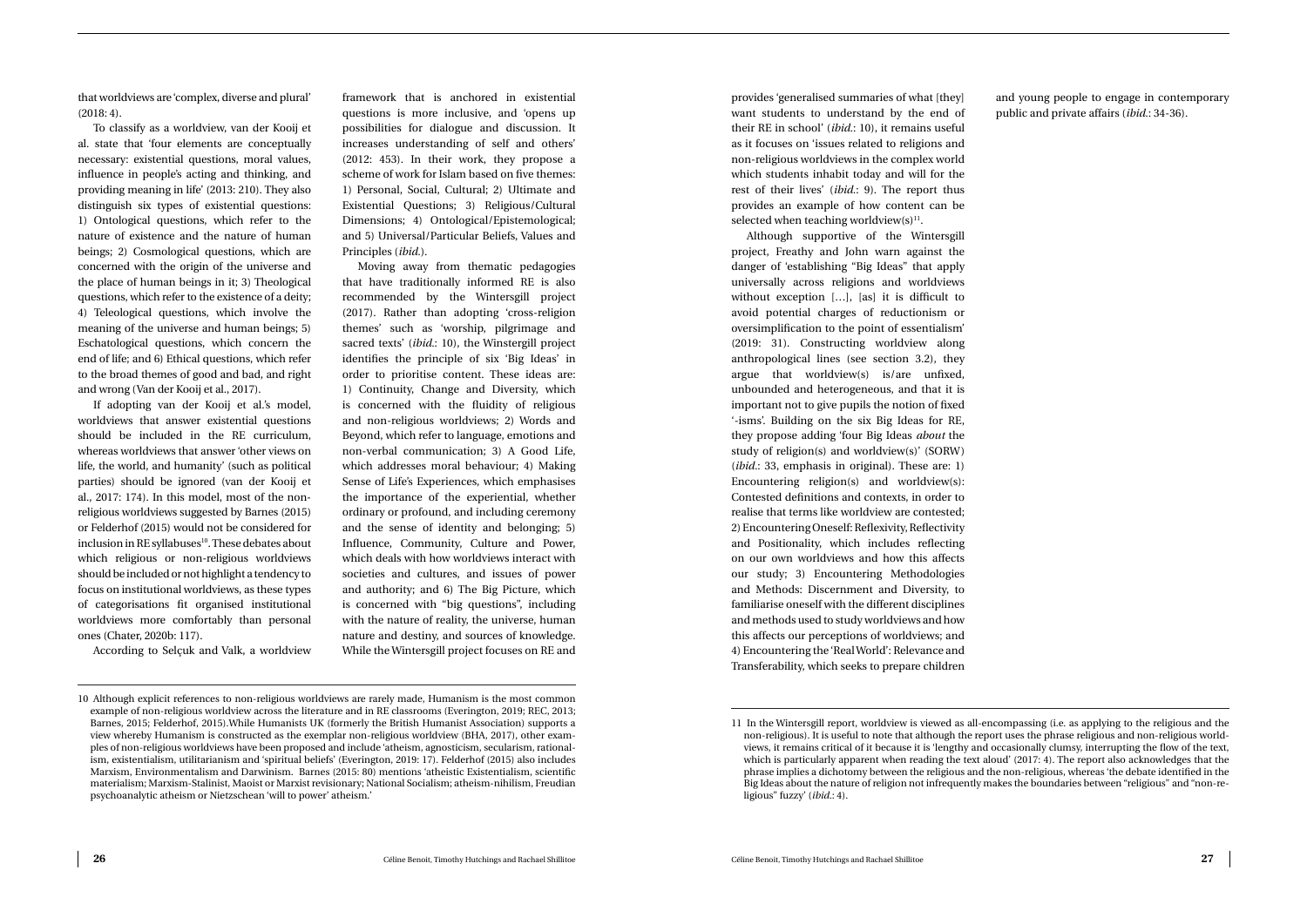Everington shows that only a small number of RE teachers appear to be able to distinguish 'between organised and personal non-religious worldviews' (2019: 17). This may be explained by the fact that the personal/institutional dichotomy can be difficult to understand and put in practice, especially as non-religious worldviews are unlikely to be organised in a similar manner as "world religions" (Bullivant, 2008).

The personal/institutional dichotomy may also lead to an over-focus on institutional worldviews. While the CoRE report foregrounds personal worldviews in order to be 'fully inclusive of a wider range of worldviews, in highlighting religions/worldviews as really lived' (Cush, 2020), Riegel and Delling, in their research in German denominational education, flag up a tendency 'to predominantly address religion at the level of organised worldview' (2019: 412).

Furthermore, as the CoRE report proposes a clear individual/institutional divide, it risks ignoring the many levels on which the concept can work in between, and around the two realms. In Jackson's (2009a, 1997; 2004) interpretive framework, there is a third category between the personal and the institutional: the community, or membership group. Current models based on the institutional/organised and personal/individual dichotomy ignore this level. Kuusisto et al. also highlight a tendency to 'neglect the global, societal, cultural and communal aspects' (2019: 398). This raises questions about a twofold or even a threefold construction of worldview, as it may be too limited and limiting. For example, academic debates in Psychology show that worldview

does not have to be framed along institutional or personal lines (see section 3.6).

Additionally, constructing the world and identities in contrast to one another, or along binary opposites reflects a Western intellectual tradition (Loseke, 2007). By organising worldview as either institutional or personal, and by foregrounding personal/individual worldviews, it privileges the importance of the individual, which is 'in keeping with modern, Western sensibilities' (*ibid.*, 2007: 676). Such a view may therefore reflect a liberal framing.

Finally, Miller (in press: 122) also points out another 'false dichotomy, particularly in the western world, between body and mind and between mind and heart'. With a tendency to focus on the cognitive, worldview has tended to be presented as consciously thought out, while lived and embodied experiences have been neglected. Debates in Linguistics, among other disciplines, show that such a dichotomy can be limiting (see section 3.6).

This chapter has highlighted that although worldview can be interpreted differently within the RE community, there seems to be a shift towards a construction of worldview as allencompassing rather than equating to nonreligious worldviews. It however raises a series of questions that urgently need addressing, such as the dichotomy between institutional/ organised and personal/individual levels, and about the constructedness of worldview as a Western liberal post-Enlightenment term. Further questions are raised in the concluding section, and we invite readers to engage with those, as well as others that have emerged from reading this report.

<span id="page-15-0"></span>In order to learn about SORW, Freathy and John recommend adopting a pedagogical approach that reflects 'a preference for critical, dialogical and methodologically/ hermeneutically-oriented RE', such as the 'REsearchers approach' (*ibid*.: 38) – an inquirybased approach to the curriculum, whereby pupils become 'nascent members of the communities of academic inquiry' (*ibid.:* 36). The inclusion of philosophical hermeneutics $12$ in RE is not new, and has been at the heart of pedagogical discussions, and precedes the publication of the CoRE report. Scholars such as Aldridge (2011; 2018), Bowie (2016), Panjwani and Revell (Biesta et al., in press) make a case for the role of interpretation, and of hermeneutics in RE. Hannam and Biesta, however, criticise the way in which 'world views'13 are conceptualised in the CoRE report (2019: 61). According to them, world views in the report are 'restricted to the kinds of things that are believed or practiced [sic.] and therefore capable of being studied objectively in some way' (*ibid.*: 60). They accuse the CoRE report of implicit 'hermeneuticism', as it gives a prominent place to 'understanding', and neglects the existential dimensions of education. Instead, they suggest a non-hermeneutical alternative, whereby 'educational questions would be considered first and foremost, and questions about what it means to live with a religious or non-religious orientation considered in existential terms and not only as beliefs or practices or objectified world views' (*ibid.:* 60).

#### **4.4 INSTITUTIONAL VS. PERSONAL WORLDVIEW**

To acknowledge the diversity and complexities of worldview, the CoRE report (2018) makes a distinction between "institutional/organised" and "personal/

individual" worldview(s). By foregrounding personal worldviews, there is scope to acknowledge the eclectic and idiosyncratic nature of worldview (van der Kooij et al*.,* 2013; 2017). Personal worldviews consist of norms, values and ideals; they are fluid and 'may change based on the given situation' (Riegel and Delling, 2019: 404). They may or may not be informed by organised (institutional) worldview(s):

> These views can be, but are not necessarily, based on or inspired by (religious) organized views on life. If persons call themselves Christian, their personal worldview will be more or less based on the organized worldview of Christianity (van der Kooij et al*.,* 2017: 173-174).

Institutional worldview is 'a more or less coherent and established system with certain (written and unwritten) sources, traditions, values, rituals, ideals, or dogmas. An organized worldview has a group of believers who adhere to this view of life' (van der Kooij et al., 2013: 212). Such a definition shares many aspects with the concept of religion (see section 2). It risks codifying worldview along the same normative discourses as religion, which are entrenched in similar colonial, Western, Christianised constructions, and which misrepresent non-Abrahamic worldviews (Kueh, 2020)<sup>14</sup>. As not all worldviews have organisations, Chater (2020b: 120) proposes to use the adjective 'systematic' instead of institutional.

The interplay between institutional/ organised and personal/individual worldviews is a complex one (Miller, in press). The CoRE report recommends engaging with the interplay between these two levels, and with the diversity within worldviews. Yet, in her research,

<sup>12</sup> See sections 3.1 and 3.5 for a discussion of hermeneutics.

<sup>13</sup> Note that the concept has once again been split into two words.

<sup>14</sup> See also section 2.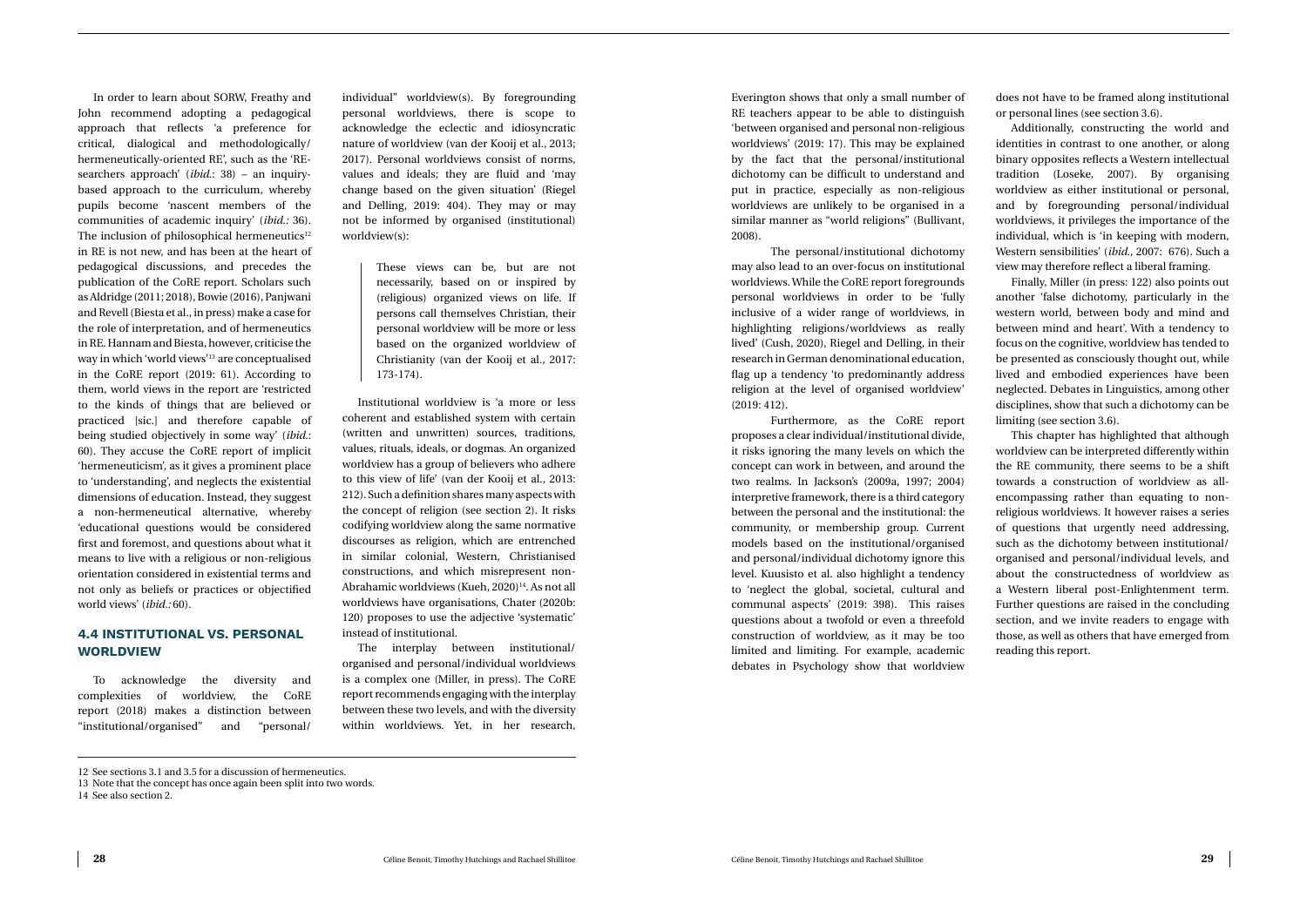# **ACKNOWLEDGEMENTS**

The authors would like to thank Rudi Eliott Lockhart and Professors Trevor Cooling, Denise Cush, and Stephen Pattison for their continual support and guidance throughout the drafting of this report, as well as the academic advisory group for their helpful feedback and comments.

## <span id="page-16-0"></span>**5. CONCLUSIONS**

In this report, we have engaged with six of the disciplines that have traditionally informed RE debates and pedagogies. Our purpose has not been to define worldview or to determine what should be taught in RE classes, but to help inform discussions by sharing something of the rich intellectual history of the often-contested concept of worldview in academic scholarship.

Emerging from this report are key questions that need addressing by researchers, policymakers and RE teachers. These relate to how worldview is interpreted and how it is operationalised in the classroom. For instance:

- Is worldview used as inclusive of religion and non-religion, or is it used as an alternative term to religion and to refer to non-religion only? If the former, should RE indeed be renamed Religion and Worldviews?
- Should a clear distinction between religious and non-religious worldviews be made? How can we account for the dialectic relationship between the two?
- To what extent is the concept of religion informing the concept of worldview? Which discourses are reproduced in the process?
- To what extent is worldview a Western and Christian construct?
- Are worldviews constructed as static, fixed, unitary entities that can be studied in silos, or as fluid, changing processes?
- Should worldview in R&W be pluralised or not?
- Is worldview used to refer to institutional/ organised/systematic '-isms', or is it used to refer to the personal/individual? Or both?
- Should worldview be split in two or three levels? Should entirely different terms be used on each level to avoid confusion?
- Is worldview used to refer to the cognitive/ belief/truth claim side of things, or to the existential/experiential/emotional? Or both?
- Is worldview used to refer to consciously thought out and articulated approaches to life? Or does it include un-reflected elements?

A shared understanding of what worldview means in RE and how that understanding can be effectively taught to students is crucial if the RE community is to move forward, as it will allow them to decide how best to implement the recommendations set out in the CoRE report (2018). The review team invite readers to engage with the questions above in order to advance meaningful discussions about the place and role of worldview in RE/R&W.

The review team also invite readers to seek out scholars who have not been included in this report, because their work may offer valuable insights that have not yet influenced policies and/or pedagogies in RE in England and Wales today. This includes the work of minority-faith scholars, indigenous scholars, and scholars based outside Western contexts. Alternative approaches to worldview and complementary concepts can only enhance this discussion, especially those reflecting less Western-centric perspectives.

Finally, the review team also encourage scholars, policy-makers, and teachers to engage with children and young people as they work towards a new vision for RE. Too often, curriculum change happens without seeking to actively include children's and young people's perspectives. Yet, research shows that their voices should be included to appropriately bring about change in education (Smith, 2005; Shillitoe and Strhan 2019; Shillitoe in press).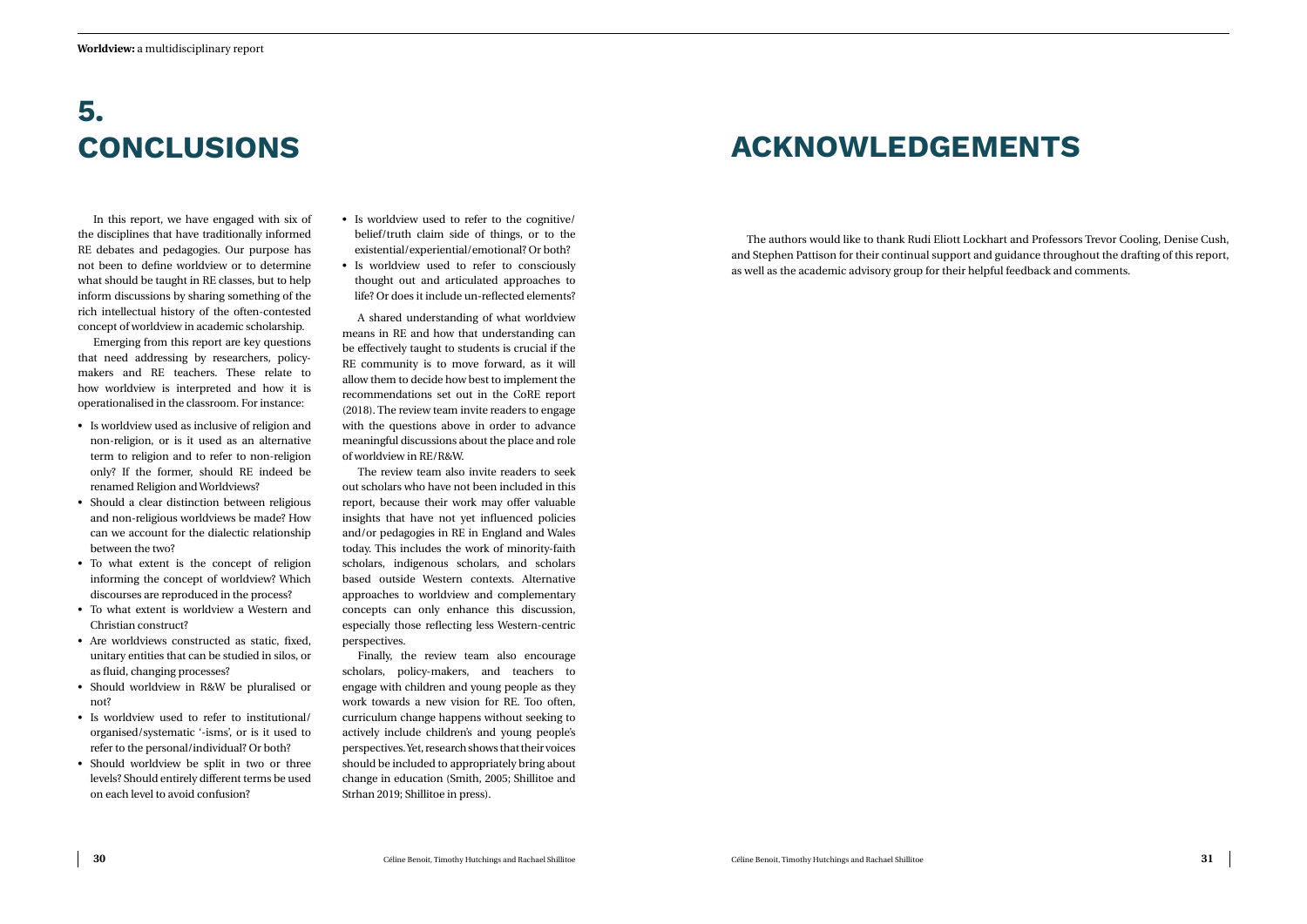- *Social Construction of Reality: A Treatise in the Sociology of Knowledge*. London: Penguin Books.
- Biesta, G., Panjwani, F. and L. Revell (in press). Teaching about Islam: From Essentialism to Hermeneutics. An interview with Farid Panjwani and Lynn Revell, by Gert Biesta. In Biesta, G. and Hannam, P. (Eds). *Religion and Education: Forgotten Dimensions of Religious Education.* Leiden: Brill, pp. 69-77.
- Birmingham City Council. (1975). *Agreed Syllabus of Religious Instruction*. Birmingham: Birmingham City Education Committee.
- Bourdieu, P. (1977). *Outline of a Theory of Practice*. Cambridge: Cambridge University Press.
- Bowie, R. (2016). Doing RE hermeneutically – Learning to become interpreters of religion, *RE Today*, 34 (1), 60-62.
- Bråten, O.M.H., and Everington, J. (2019). Issues in the integration of religious education and worldview education in an intercultural context, *Intercultural Education*, 30 (3), 289-305.
- **32** CEO GRAPHY<br> **32** Céline Benoit, Timothy Hutchings and Rachael Ship in the change of the change of the change of the change of the change of the change of the change of the change of the change of the change of the ch • British Humanist Association (BHA). (2017). *British Humanist Association position paper: Beliefs, non-religious worldviews, and Humanism: What we understand by these terms*. [Online]. Available at: **https:// humanism.org.uk/wp-content/uploads/ Position-paper-Beliefs-non-religiousworldviews-and-Humanism.pdf** [Accessed 25 Apr. 2020].
	- Brodd, J. (2013). *Invitation to World Religions.* Oxford: Oxford University Press.
- Bullivant, S. (2008). Research Note: Sociology and the Study of Atheism, *Journal of Contemporary Religion*, 23 (3), 363–368.
- Bullivant, S. (2020). Explaining the rise of 'nonreligion studies': Subfield formation and institutionalization within the sociology of religion, *Social Compass*, 67 (1), 86–102.
- Chater, M. (Ed). (2020a.) *Reforming Religious Education: Power and Knowledge in a Worldviews Curriculum.* Woodbridge: John Catt Educational Ltd.
- Chater, M. (2020b). Worldviews Scope and Design. In Chater, M. and L. Donnellan. What do we mean by worldviews? In Chater, M. (Ed). *Reforming Religious Education: Power and Knowledge in a Worldviews Curriculum.* Woodbridge: John Catt Educational Ltd, pp. 115-130.
- Christensen, A-M.S. (2011). "What Matters to Us?" Wittgenstein's *Weltbild,* rock and sand, men and women, *Humana.Mente,* 18, 141-162.
- Cobern, W. (1996). Worldview Theory and conceptual Change in Science Education*, Science Education,* 80 (5): 579-610.
- Cobern, W. (2000). *Everyday thoughts about Nature: A Worldview. Investigation of Important Concepts Students Use to Make Sense of nature with Specific Attention to Sense*. Dordrecht: Kulwer Academic Publishers.
- Coliva, A. (2017). Rituals, philosophy, science, and progress: Wittgenstein on Frazer. In Beale, J. and Kidd, I. (Eds). *Wittgenstein and Scientism*. London: Routledge, pp. 39-58.

### <span id="page-17-0"></span>**BIBLIOGRAPHY**

- Aidala, A. (1984). Worldviews, Ideologies and Social Experimentation: Clarification and Replication of "The Consciousness Reformation", *Journal for the Scientific Study of Religion*, 23 (1): 44-59.
- Albertz, R. (1994). *A History of Israelite Religion in the Old Testament Period*. Louisville, KY: Westminster John Knox Press.
- Aldridge, D. (2011). What is Religious Education All About? A Hermeneutic Reappraisal, *Journal of Beliefs and Values,* 32 (1): 33–45.
- Aldridge, D. (2018). Religious education's double hermeneutic, *British Journal of Religious Education,* 40 (3): 245-256.
- American Academy of Religion. (2019). *AAR Religious Literacy Guidelines*. [Online]. Available at: **https://www.aarweb.org/aarreligious-literacy-guidelines** [Accessed 1 May 2020].
- Anderson, B. (1983). *Imagined Communities: Reflections on the Origin and Spread of Nationalism.* London: Verso.
- Appadurai, A. (1997). *Modernity at Large*. Minneapolis: University of Minnesota Press.
- Asad, T. (1993). *Genealogies of Religion: Discipline and Reasons of Power in Christianity and Islam*. Baltimore, London: Johns Hopkins University Press.
- Astley, F. (2002). *Ordinary Theology: Looking, Listening and Learning in Theology.* Abingdon: Routledge.
- Barna (2017). *Competing worldviews influence today's Christians.* [Online]*.*  Available at: **https://www.barna.com/ research/competing-worldviewsinfluence-todays-christians/** [Accessed 1 May 2020].
- Barnes, L.P. (2015). Humanism, nonreligious worldviews and the future of Religious Education, *Journal of Beliefs and Values*, 36 (1): 79-91.
- Baumfield, V., Bowness, C., Cush, D. and J. Miller. (1994). *A Third Perspective: Religious Education in the Basic Curriculum.* Privately published.
- Baumfield, V., Cush, D. and J. Miller. (2014). A Third Perspective in retrospective: 20 years later, *British Journal of Religious Education*, 36 (3), 247-255.
- Beine, D. (2010). The End of Worldview in Anthropology. [Online]. Available at: **https://www.sil.org/system/files/ reapdata/97/83/10/9783100309 4666896964914362505913578697/ silewp2010\_004.pdf** [Accessed 8 March 2020].
- Bell, C. (1992). *Ritual Theory Ritual Practice.*  Oxford: Oxford University Press.
- Bennett, Z., Graham, E., Pattison, S. and H. Walton. (2018). *Invitation to Research in Practical Theology.* Abingdon: Routledge.
- Berger, P.L. (1992). *A Far Glory: The Quest for Faith in an Age of Credulity.* New York: Free Press.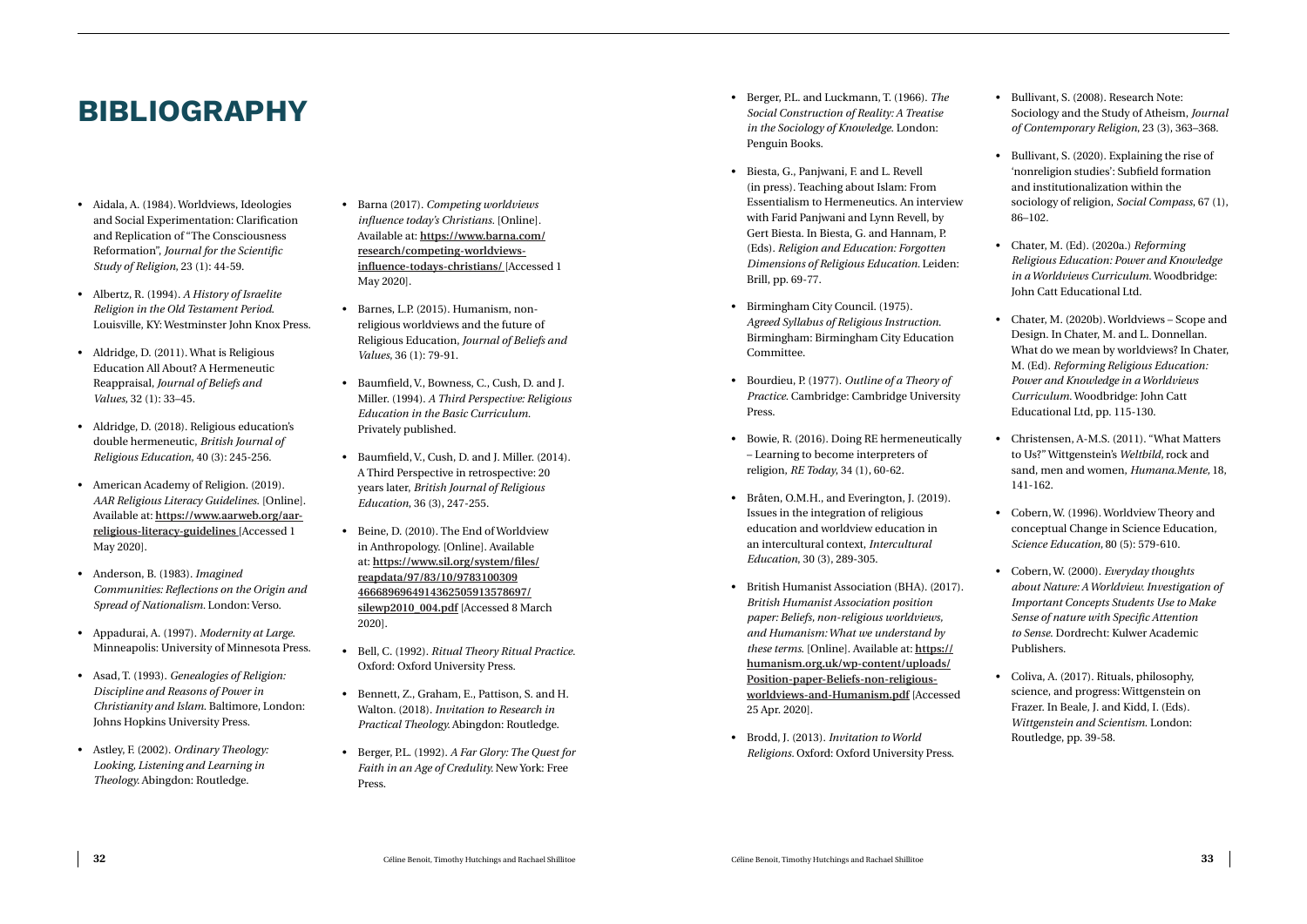- worldviews in religious education: the views and experiences of English secondary school teachers, *British Journal of Religious Education*, 41 (1), 14-26.
- Fairclough, N. (2012). Critical Discourse Analysis, *International Advances in Engineering and Technology*, 7, 452-487.
- Felderhof, M. (2015). An Opinion Piece in Response to Religious Leaders Who Have Asked for Secular Humanism to Be Included in Religious Studies Examinations, *Journal of Beliefs and Values,* 36 (1), 124–129.
- Fischer, F. and Mandell, A. (2009). Michael Polanyi's Republic of Science: The Tacit Dimension, *Science as Culture*, 18 (1), 23-46.
- Ford, D.F. and Pecknold, C.C. (Eds). (2006). *The Promise of Scriptural Reasoning.*  Hoboken, NJ: John Wiley and Sons.
- Freathy, R. and Parker, S.G. (2013). Secularists, Humanists and religious education: religious crisis and curriculum change in England, 1963-1975, *History of Education: Journal of the History of Education Society*, 42 (2), 222-256.
- Freathy, R. and John, H.C. (2019). Religious Education, Big Ideas and the study of religion(s) and worldview(s), *British Journal of Religious Education*, 41 (1), 27-40.
- Frederiksen, P. and Reinhartz, A. (Eds). (2002). *Jesus, Judaism and Christian Anti-Semitism: Reading the New Testament after the Holocaust.* Louisville, KY: Westminster John Knox Press.
- Fulcher, J. and Scott, J. (2011). *Sociology Fourth Edition,* Oxford: Oxford University Press.
- Gadamer, H-G. (1992 [1960]). *Truth and Method*. 2nd ed. Trans. J. Weinsheimer and D. Marshall. New York: Crossroad.
- Gearon, L. (2017). Paradigm shift in religious education: a reply to Jackson, or why religious education goes to war, *Journal of Beliefs and Values*, 39 (3), 358- 378.
- Geertz, C. (1957). Ethos, World-View and the Analysis of Sacred Symbol, *The Antioch Review*, 17 (4), 421-437.
- Gillingham, S. (2008). *Psalms through the Centuries: Volume One.* Hoboken, NJ: Wiley-Blackwell.
- Glissant, E. (1997). *Poetics of Relation.*  Trans. Betsy Wing. Ann Arbor: University of Michigan Press.
- Gospel Project (2013). A God-centred worldview: new blog series, *The Gospel Project,* October 19. [Blog]. Available at: **https://www.gospelproject.com/a-godcentered-worldview-new-blog-series/** [Accessed 1 May 2020].
- Gustavsson, C. (2020). Existential Configurations: A way to conceptualise people's meaning-making, *British Journal of Religious Education*, 42 (1), 25-35.
- Hanegraaf, W. (2015). Open access to the absolute: some remarks on the concept of religion. In Almqvist, K. and Linklater, A. (Eds). *Religion: Perspectives from the Engelsberg Seminar 2014.* Stockholm: Axel and Margaret Ax:son Johnson Foundation, pp. 89-102.
- Hannam, P. and Biesta, G. (2019). Religious Education, a matter of understanding? Reflections on the final report of the Commission on Religious Education, *Journal of Beliefs and Values,* 40 (1), 55-63.
- Hauerwas, S. (1981). Reforming Christian Social Ethics: Ten Theses. In Berkman, J. and Cartwright, M. (Eds.). *The Hauerwas Reader* (2001). Durham, NC: Duke University Press, pp.111-115.
- Commission for Religious Education (CoRE). (2018). *Religion and Worldviews: The way forward. A national plan for RE.* [Online] Available at: **https://www. commissiononre.org.uk/wp-content/ uploads/2018/09/Final-Report-of-the-Commission-on-RE.pdf** [Accessed 5 Mar. 2020].
- Cotter, C.R. (2011). Toward a Typology of 'Nonreligion': A Qualitative Analysis of Everyday Narratives of Scottish University Students". Unpublished MSc by Research Dissertation, Edinburgh: University of Edinburgh [cited in: **https://www. religiousstudiesproject.com/podcast/ podcast-lois-lee-on-non-religion ]** [Accessed 17 Mar. 2020].
- Cotter, C. and Robertson, D. (Eds). (2016). *After World Religions: Reconstructing Religious Studies.* Abingdon: Routledge.
- **<sup>34</sup>** Céline Benoit, Timothy Hutchings and Rachael Shillitoe Céline Benoit, Timothy Hutchings and Rachael Shillitoe **<sup>35</sup>** Everington, J. (2019). Including nonreligious • Council of Europe. (2008). *Recommendation CM/Rec (2008) 12 of the Committee of Ministers to Member States on the Dimension of Religions and Non-Religious Convictions within Intercultural Education.* [Online]. Available at: **https:// search.coe.int/cm/Pages/result\_details. aspx?ObjectID=09000016805d20e8** [Accessed 12 Apr. 2020].
- Cush, D. (2016). Without fear or favour; Equality and diversity in the treatment of religions and beliefs in religious education in England. In Llewellyn, D. and Sharma, S. (Eds.) *Religion, Equalities and Inequalities.* London: Routledge.
- Cush, D. (2020). Changing the Game in English Religious Education: 1971 and 2018. In Frank, O. and Thalen, P. (Eds). *Religious Education in a Post-Secular Age*. London: Palgrave, [n.k.].
- Day, A. (2011). *Believing in Belonging: Belief and Social Identity in the Modern World*. Oxford: Oxford University Press.
- Department for Education (DfE). (2014). *National Curriculum in England: Framework for Key Stages 1-4.* [Online]. Available at: **https://www.gov.uk/ government/publications/nationalcurriculum-in-england-framework-forkey-stages-1-to-4** [Accessed 20 Mar. 2020].
- Dilthey, W. (2019 [1911]). The Types of World-View and Their Development. In Makkreel, R. and Rodi, F. (Eds). *William Dilthey: Selected Works, Volume VI: Ethical and World-view Philosophy.* Princeton: Princeton University Press, pp. 249-294.
- Dockery, D. and Wax, T. (Eds). (2019). *Christian Worldview Handbook.* Nashville, TN: Holman Reference.
- Droogers, A. (Ed). (2014). *Methods for the Study of Religious Change: From Religious Studies to Worldview Studies*. Sheffield: Equinox.
- Dubuisson, D. (2003). *The Western Construction of Religion: Myths, Knowledge and Ideology.* Trans. W. Sayers. Baltimore: Johns Hopkins University Press.
- Dulles, A. (1984). Faith, Church and God: Insights from Michael Polanyi, *Theological Studies,* 45, 537-550.
- Education Reform Act. (1988). [Online]. Available at: **http://www.legislation.gov.uk/ ukpga/1988/40/contents** [Accessed 25 Apr. 2020].
- Erricker, C. and Erricker, J. (2000). *Reconstructing Religious, Spiritual and Moral Education*. London: RoutledgeFalmer.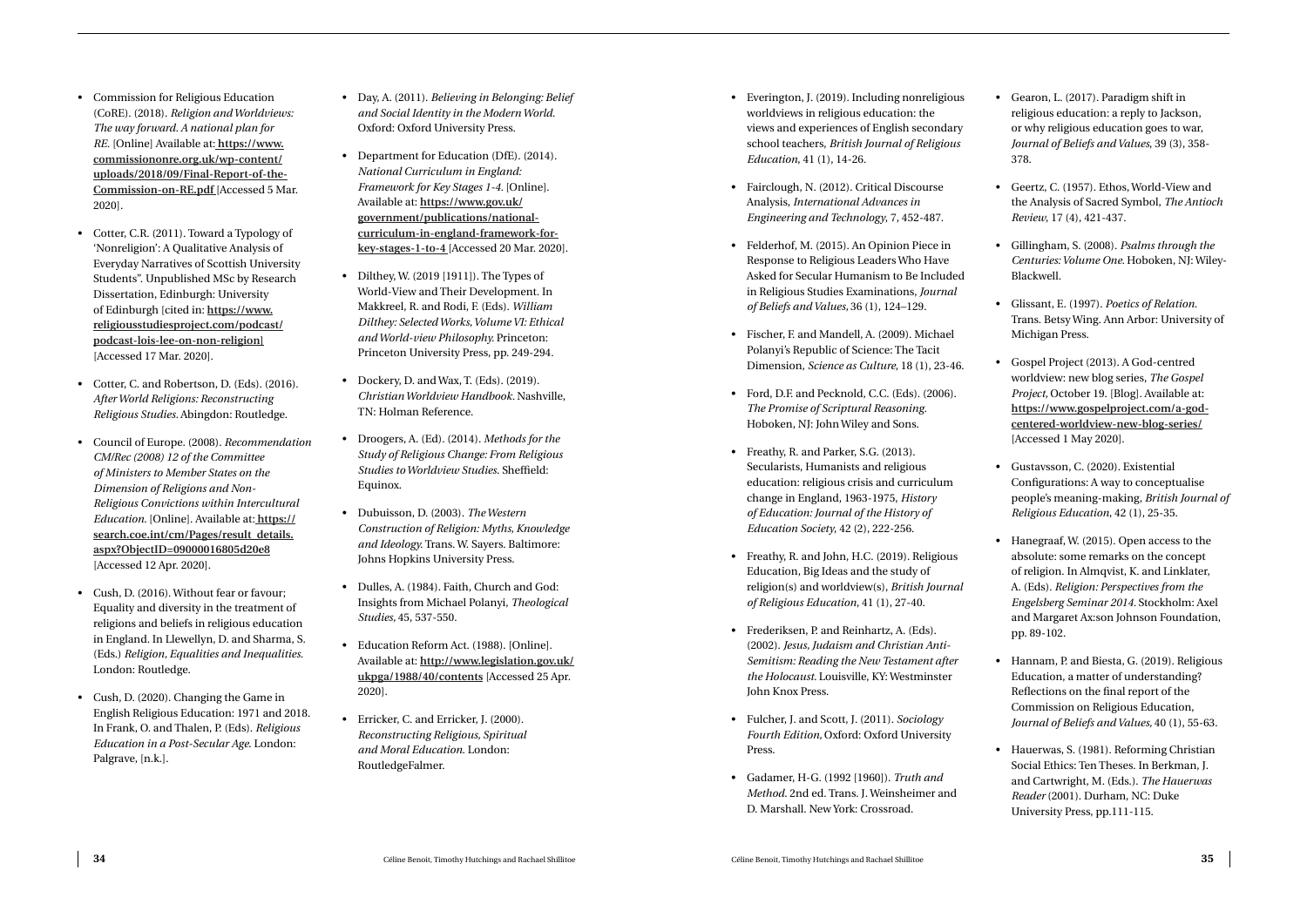- *of Judgement*. Ed. and trans. P. Guyer. Cambridge: Cambridge University Press.
- Kearney, M. (1975). World View. Theory and Study, *Annual Review of Anthropology*, 4, 247-270.
- Kearney, M. (1984). *World view*. California: Chandler and Sharp Publishers.
- Kisiel, T. (1993). *The Genesis of Heidegger's Being and Time.* Berkeley: University of California Press.
- Koltko-Rivera, M.E. (2004). The Psychology of Worldview, *Review of General Psychology*, 8 (1), 3-58.
- van der Kooij, J.C., de Ruyter, D.J., and S. Miedema. (2013). "Worldview": The Meaning of the Concept and the Impact on Religious Education, *Religious Education*, 108 (2), 210-228.
- van der Kooij, J.C., de Ruyter, D.J., and S. Miedema. (2017). The Merits of Using "Worldview" in Religious Education, *Religious Education*, 112 (2), 172-184.
- Kueh, R. (2020). Disciplinary hearing: making the case for the disciplinary in Religion and Worldviews. In Chater, M. (Ed.) *Reforming Religious Education: Power and Knowledge in a Worldviews Curriculum.* Woodbridge: John Catt Educational Ltd, pp. 131-148.
- Kuhn, T. (1996). *The Structure of Scientific Revolutions*, 3rd ed. Chicago: University of Chicago Press.
- Kuhn, T. (2000). *The Road since Structure*. Chicago: University of Chicago Press.
- Kuusisto, E., Hirsto, L. and M. Ubani (2019). Introduction to religions and world views creating purpose and meaning for learning, *Journal of Beliefs and Values,* 40 (4), 397-402.
- Kuyper, A. (2009 [1898]). *Lectures on Calvinism.* Grand Rapids, MI: William B. Eerdmans.
- Lambek, M. (2008). General Introduction. In Lambek, M. (Ed). *A Reader in the Anthropology of Religion*, 2nd ed. Oxford: Blackwell Publishing, pp. 1-18.
- Lee, L. (2012). Research Note: Talking about a Revolution: Terminology for the New Field of Non-religion Studies, *Journal of Contemporary Religion,* 27 (1), 129-139.
- Lee, L. (2015). *Recognizing the Non-Religious: Reimagining the Secular*. Oxford: Oxford University Press.
- Lee, L. (2018). *The conundrum of how to prove you hold a nonreligious worldview, The Conversation.* [Online]. Available at: **http://theconversation.com/theconundrum-of-how-to-prove-you-hold-anonreligious-worldview-90405** [Accessed 2 Mar. 2020].
- Lee, L. (2019). Observing the Atheist at Worship: Ways of Seeing the Secular Body. In Scheer, M., Schepelern Johansen, B. and N. Fadil (Eds). *Secular Bodies, Affects, and Emotions*. Bloomsbury Academic: London, pp. 43-60.
- Levenson, J. (1993). *The Hebrew Bible, the Old Testament, and Historical Criticism: Jews and Christians in Biblical Studies.*  Louisville, KY: Westminster John Knox Press.
- Lewin, D. (2017). The Hermeneutics of Religious Understanding in a Postsecular Age, *Ethics and Education,* 12 (1), 73-83.
- Loseke, D.R. (2007). The Study of Identity as Cultural, Institutional, Organizational, and Personal Narratives: Theoretical and Empirical Integrations, *The Sociological Quarterly,* 48 (4), 661-688.
- Hauerwas, S. (2010). *Christian Existence Today: Essays on Church, World, and Living in Between.* Eugene, OR: Wipf and Stock.
- Hegel, G.W.F. (1975 [1835]). *Aesthetics: Lectures on Fine Art*. Trans. T. Knox. Oxford: Clarendon Press.
- Heidegger, M. (1982 [1927]). *The Basic Problems of Phenomenology.* Trans. A. Hofstadter. Bloomington: Indiana University Press.
- Heidegger, M. (1977 [1938]). The Age of the World-Picture. In Lovitt, W. (Ed). *The Question Concerning Technology and Other Essays*. New York: Garland, pp.115-154.
- Heidegger, M. (1977 [1954]). The Question Concerning Technology. In Lovitt, W. (Ed). *The Question Concerning Technology and Other Essays*. New York: Garland, pp.3-35.
- Heilbronn, R. (in press). Education and Social Practice. In Biesta, G. and Hannam, P. (Eds). *Religion and Education: Forgotten Dimensions of Religious Education.* Leiden: Brill, pp. 18-30.
- Hill, J.T. and Mannheim, B. (1992). Language and World View, *Annual Review of Anthropology*, 21, 381-406.
- Holloway, R. (2016). The Rainbow of Religious Belief - Why extremist thinking doesn't work, *The Guardian.* [Online]. Available at: **https://www.theguardian. com/lifeandstyle/2016/nov/13/therainbow-of-religious-belief-whyextremist-thinking-doesnt-work-richardholloway** [Accessed 14 Apr. 2020].
- Hutt, C. (2009). Special Issue: Transforming the Self in Public Ritual – Secular and Religious Aspects, *Journal of Ritual Studies*, 23 (2), 69-76.
- **Benoit Céline Benoit, Communication and Communication and Celine Benoit Communication and Celine Benoit Communication and Celine Benoit Communication and Celine Benoit Communication and Celine Communication and Celine Co** • Ipgrave, J. (2015). Teach children about Humanism – but not as a key part of religious studies GCSE, *The Conversation*. [Online]. Available at: **https:// theconversation.com/teach-childrenabout-humanism-but-not-as-a-key-partof-religious-studies-gcse-50556** [Accessed 28 Mar. 2020].
	- Jackson, R. (1997). *Religious Education: An Interpretive Approach*. London: Hodder and Stoughton.
	- Jackson, R. (2004). *Rethinking Religious Education and Plurality: Issues in Diversity and Pedagogy*. London: Routledge Falmer.
	- Jackson, R. (2009). *Studying Religions: The Interpretive Approach in Brief.*  [Online]. Available at: **http://www.theewc. org/content/download/1192/8309/ version/1/file/Studying+Religions +The+Interpretive+Approach+in+Brief.pdf** [Accessed 20 Mar. 2020].
	- Jackson, R. (2014). The development and dissemination of Council of Europe policy on education about religions and nonreligious convictions, *Journal of Beliefs and Values*, 35 (2), 133-143.
	- Johnson, K.A., Hill, E.D. and A.B. Cohen (2011). 'Integrating the Study of Culture and Religion: Toward a Psychology of Worldview', *Social and Personality Psychology Compass,* 5, 137-152.
	- Junior, N. (2015). *An Introduction to Womanist Biblical Interpretation*. Louisville, KY: Westminster John Knox Press.
	- Kalberg, S. (2009). The Past and Present Influence of World Views: Max Weber on a Neglected Sociological Concept, *Journal of Classical Sociology*, 42 (2): 139-163.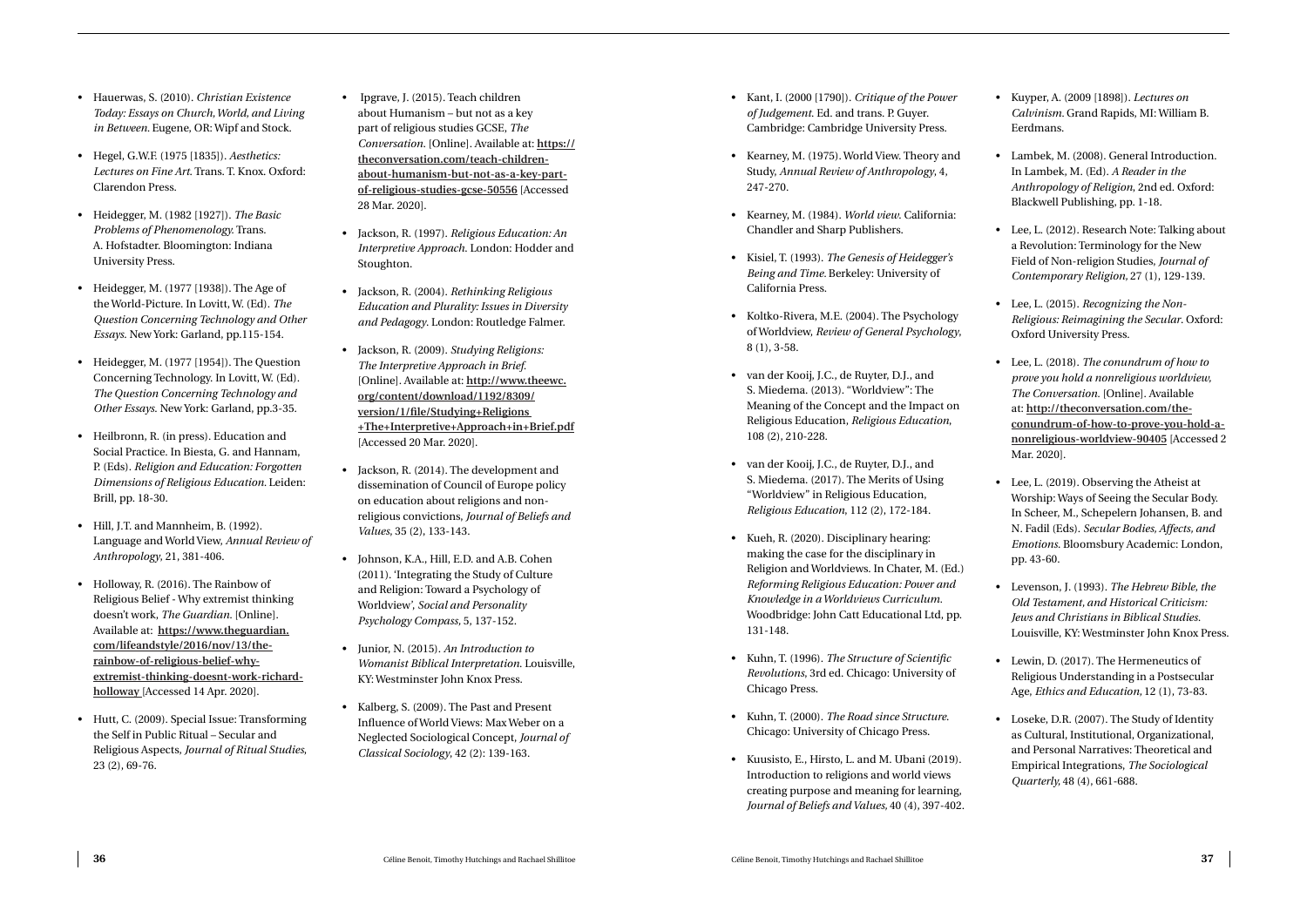- Mannheim. K. (1952). *Essays in the Sociology of Knowledge.* London: Routledge & Kegan Paul Ltd.
- Masuzawa, T. (2005). *The Invention of World Religions: Or, How European Universalism was Preserved in the Language of Pluralism*. Chicago: University of Chicago Press.
- McCarthy, V. (1978). *The Phenomenology of Moods in Kierkegaard*. Martinus Nijhoff: The Hague.
- Mignolo, W. (2000). *Local Histories/Global Designs: Coloniality, Subaltern Knowledges, and Border Thinking.* Princeton: Princeton University Press.
- Miller, J. (in press). Reflections on the Seminar on Religion and Education: The Forgotten Dimensions of Religious Education. In Biesta, G. and Hannam, P. (Eds). *Religion and Education: Forgotten Dimensions of Religious Education.* Leiden: Brill, pp. 107-114.
- Naugle, D. (2002). *Worldview: The History of a Concept.* Grand Rapids, MI: William B. Eerdmans.
- NATRE. (2019). *NATRE's response to the Welsh Government's consultation on RE*. [Online]. Available at: **https://www.natre.org.uk/news/ latest-news/natre-s-response-to-the-welshgovernments-consultation-on-re/** [Accessed 12 Apr. 2020].
- Nietzsche, F. (2008 [1885]). *Thus Spake Zarathustra: A Book for Everyone and Nobody.* trans. G. Parkes. Oxford: Oxford University Press.
- Nyn äs, P. (2018). Making Space for a Dialogical Notion of Religious Subjects: A Critical Discussion from the Perspective of Postsecularity and Religious Change in the West, *Journal of Constructivist Psychology*, 31 (1), 54–71.
- Ochs, P. (2019). *Religion without Violence: The Practice and Philosophy of Scriptural Reasoning.* Eugene, OR: Cascade Books.
- Ofsted. (2010). *Transforming Religious Education: Religious Education in Schools 2006–09*. [Online]. Available at: **https:// dera.ioe.ac.uk/1121/1/Transforming%20 religious%20education.pdf** [Accessed 12 Apr. 2020].
- Pattison, S. (2007). *The Challenge of Practical Theology: Selected Essays*. Philadelphia: Jessica Kingsley.
- Polanyi, M. (1962). *Personal Knowledge: Towards a Post-critical Philosophy*. London: Routledge.
- Polanyi, M. (1966). *The Tacit Dimension.*  Chicago: The University of Chicago Press.
- Possami, A. and Blasi, A (Eds). (2020). *The SAGE Encyclopaedia of the Sociology of Religion*. Sage: London.
- QCA. (2004). Religious Education The Non-Statutory National Framework. [Online]. Available at: **https://webarchive. nationalarchives.gov.uk/20090608220227/ http://www.qca.org.uk/libraryAssets/ media/9817\_re\_national\_framework\_04.pdf** [Accessed 15 Apr. 2020].
- REC. (2013). A Curriculum Framework for Religious Education in England. [Online]. Available at: **http://councillors.herefordshire. gov.uk/documents/s50018046/RE\_Review\_ Summary.pdf** [Accessed 15 Apr. 2020].
- REC. (2019). *Welsh Government proposal to change the name of RE and remove the right of withdrawal*. [Online]. Available at: **https://www.religiouseducationcouncil.org. uk/news/welsh-government-proposal-tochange-the-name-of-re-and-remove-theright-of-withdrawal/** [Accessed 12 Apr. 2020].
- Redfield, R. (1952). The Primitive Worldview, *Proceedings of the American Philosophical Society,* 96 (1), 30-36.
- Riegel, U. and Delling, S. (2019). Dealing with Worldviews in Religious Education, *Journal of Beliefs and Values*, 40 (4), 403- 415.
- Roberts, K. and Yamane, D. (2015). *Religion in Sociological Perspective*. London: SAGE Publishing.
- Robertson, R. (2001). The Globalisation Paradigm: Thinking Globally. In Beyer, P. (Ed). *Religion in the Process of Globalisation*. Wurzburg: Ergon, pp. 3-22.
- Rousseau, D. and Billingham, J. (2018). A Systematic Framework for Exploring: Worldviews and Its Generalization as a Multi-Purpose Inquiry Framework, *Systems,* 6 (27), 1-20.
- Sanders, E.P. (1993). *The Historical Figure of Jesus.* London: Penguin Books.
- SCAA (Schools Curriculum and Assessment Authority). (1994a). *Model Syllabuses for Religious Education: Model 1: Living Faiths Today*. London: SCAA.
- SCAA (Schools Curriculum and Assessment Authority). (1994b). *Model Syllabuses for Religious Education: Model 2: Questions and Teachings.* London: SCAA.
- Schilbrack, K. (2010). Religions: Are there any?, *Journal of the American Academy of Religion*, 78 (4), 1112-1138.
- Schleiermacher, F.D.E. (1975). The aphorisms on hermeneutics from 1805 and 1809/10. Trans. R. Haas and J. Wojcik, *Cultural Hermeneutics,* 4 (4), 367-390.
- Schüssler-Fiorenza, E. (1984). *Bread Not Stone: The Challenge of Feminist Biblical*

*Interpretation*. Boston, MA: Beacon Press.

- Selçuk, M. and Valk, J. (2012). Knowing Self and Others: A Worldview Model for Religious Education in Turkey, *Religious Education*, 107 (5), 443-454.
- Sheikh, M. (2019). Worldview Analysis. In Juergensmeyer, M., Steger, M., Sassen, S. and V. Faessel (Eds). *The Oxford Handbook of Global Studies*. Oxford: Oxford University Press, pp. 157-172.
- Silk, M. (2015). The Abrahamic religions as a modern concept. In Silverstein, A. and Stroumsa, G. (Eds). *The Oxford Handbook of the Abrahamic Religions.* Oxford: Oxford University Press*,* pp. 71-87.
- Skolverket. (2018). *Curriculum for the Compulsory School, Preschool Class and School-age Educare.* [Online]. Available at: **https://www.skolverket.se/ getFile?file=3984** [Accessed 1 May 2020].
- Smart, N. (1981). The Philosophy of Worldviews – That is, the Philosophy of Religion Transformed, *Neue Zeitschrift für systematische Theologie und Religionsphilosophie* 23 (1), 212-224.
- Smart, N. (1998 [1989]). *The World's Religions.* Cambridge: Cambridge University Press.
- Smart, N. (2001). The Future of the Academy: AAR 2000 Presidential Address, *Journal of the American Academy of Religion,* 69 (3), 541-550.
- Smith, G. (2005). *Children's Perspectives on Believing and Belonging*. London: Centre for Institutional Studies.
- Smith, J.K.A. (2009). *Desiring the Kingdom: Worship, Worldview, and Cultural Formation.* Ada, MI: Baker Academic.